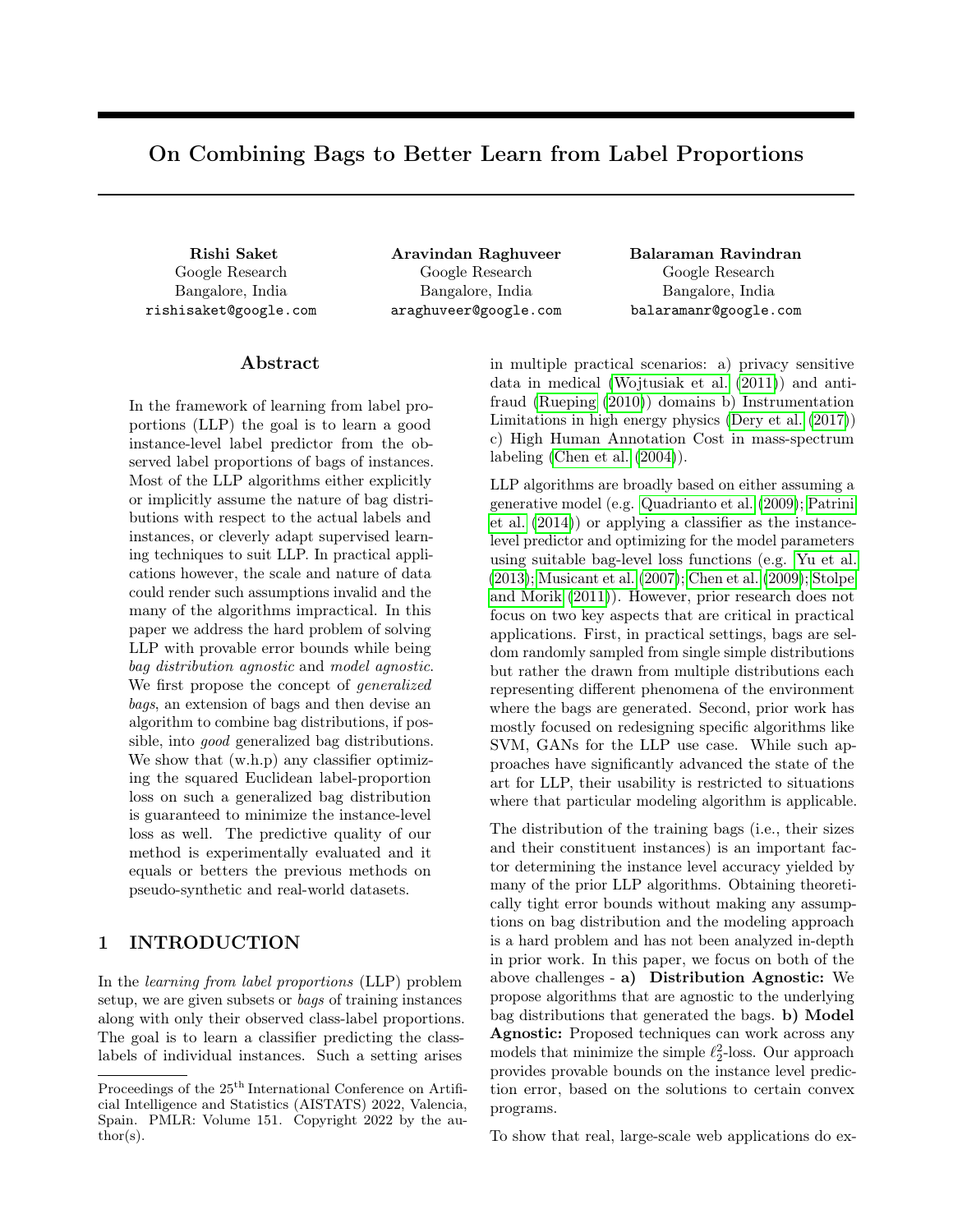hibit significant variations in bag distributions we pick the problem of product aggregators (PA). In product aggregator services (for e.g., travelocity.com for flights  $&$  hotels), there exist three primary actors : the user, the merchant from who the user eventually buys the product and the aggregator that provides a consistent search interface across multiple merchants. The merchant has the instance labels of which leads from the aggregator resulted in a sale. A bag consists of all users whose searched for the product from a merchant. Due to privacy considerations only the percentage of users in the bag that made a purchase (label proportion) is made available to the aggregator. This directly maps to a LLP setting to build a instance level purchase prediction classifier. We describe below three bag distribution characteristics for the above PA example.

1. Intra-bag Instance Correlation: The instances within each bag can be strongly correlated with each other via their features. This violates the class-conditioned independence assumptions made by [Quadrianto et al.](#page-9-3) [\(2009\)](#page-9-3). Also, certain subsets of instances have a characteristic that bags either contain all/most of them or none of them, which may lead to the predictor not learning the underlying variance in the subset's labels. In the PA example on car aggregator website, all users who are interested in the product "Volkswagen Golf GTI 2021" are highly likely to be interested in other compact family cars.

2. Instance Membership Long Tail: The probability of instance membership to a bag is different across instances. Therefore a subset of instances appear more often in some bags than others. This violates the disjointedness property (assumed for example in [Yu](#page-10-1) [et al.](#page-10-1) [\(2013\)](#page-10-1)), i.e., instances appear in exactly one bag and thus have equal representation. In the PA example for a travel aggregator, frequent travellers often are present in multiple bags while the bulk of casual travellers are present in only one bag.

3. Bag Size Long Tail: A small subset of bags inherently have a large number of instances while there exists a long tail of small bags. In the example of flight aggregators, popular destinations will be considerably larger sized bags than flights to rarer destinations. Due to such a diversity of bag sizes, the effectiveness of what can be learnt from each bag varies significantly.

To address the challenges listed above we make the following contributions in this paper:

Generalized Bags and their efficient sampling: We propose the concept of *generalized bags*, a novel method to linearly combine bag distributions using realvalued weights. Generalized bags provide the means to control the distribution of the resulting aggregation of instances even when the underlying bags exhibit the less desirable characteristics mentioned in the previous paragraphs. To the best of our knowledge, the technique of linearly combining bag distributions has not been studied in LLP literature (Section [3\)](#page-2-0).

We propose an algorithm to efficiently compute a weight distribution (if one exists) derived from the properties of the underlying bag distributions for sampling generalized bags, so that the generalized bag distribution satisfies certain goodness properties. (Section [5\)](#page-3-0)

Error Bounds for Generalized Bags: We prove that when the goodness conditions of a generalized bag distribution are satisfied, the bag-level error of any model trained using the  $\ell_2^2$ -loss function on the generalized bag-level label proportions is a nearly tight estimate of its per-instance error (Section [4\)](#page-2-1).

Experimental Validation: We substantiate our theoretical analysis through experiments on pseudosynthetic datasets that simulate realistic bag distribution scenarios with around  $10^4$  instances. We also perform evaluations on two real-world datasets of size around 10<sup>7</sup> instances admitting natural bag distributions. In these experiments, our proposed method equals or betters the performance of previous techniques (Section [6\)](#page-5-0).

## 2 PREVIOUS WORK

Over the last two decades, many specialized approaches to LLP have been developed: [de Freitas and Kück](#page-9-8) [\(2005\)](#page-9-8) and [Hernández-González et al.](#page-9-9) [\(2013\)](#page-9-9) proposed MCMC trained probabilistic models, [Musicant et al.](#page-9-5) [\(2007\)](#page-9-5) provided adaptations of standard supervised learning approaches such as SVM, k-NN and neural nets, and [Chen et al.](#page-9-6) [\(2009\)](#page-9-6); [Stolpe and Morik](#page-9-7) [\(2011\)](#page-9-7) gave k-means based clustering methods. The work of [Quadrianto et al.](#page-9-3) [\(2009\)](#page-9-3) assumed an exponential generative model and provided an efficient algorithm using only bag-level mean estimates. This approach was adapted by [Patrini et al.](#page-9-4) [\(2014\)](#page-9-4) to more general loss functions for linearized classifiers. A separate class of methods applying SVM to LLP were proposed by [Rüping](#page-9-10) [\(2010\)](#page-9-10) – using mean of the bags as representa-tive instances – and by [Yu et al.](#page-10-1) [\(2013\)](#page-10-1) whose  $\propto$ -SVM method estimated the actual labels and fit an SVM by optimizing the bag and the instance level losses. Subsequently, several deep neural net based techniques have been studied by [Kotzias et al.](#page-9-11) [\(2015\)](#page-9-11), [Bortsova](#page-9-12) [et al.](#page-9-12) [\(2018\)](#page-9-12), [Ardehaly and Culotta](#page-9-13) [\(2017\)](#page-9-13), [Liu et al.](#page-9-14) [\(2019\)](#page-9-14), [Dulac-Arnold et al.](#page-9-15) [\(2019\)](#page-9-15), and [Shi et al.](#page-9-16) [\(2020\)](#page-9-16). Recently, [Scott and Zhang](#page-9-17) [\(2020\)](#page-9-17) proposed an algorithm which pairs up bags and then trains a model in the mutual contamination framework. However, from the practical perspective (discussed in Sec. [1\)](#page-0-0) the main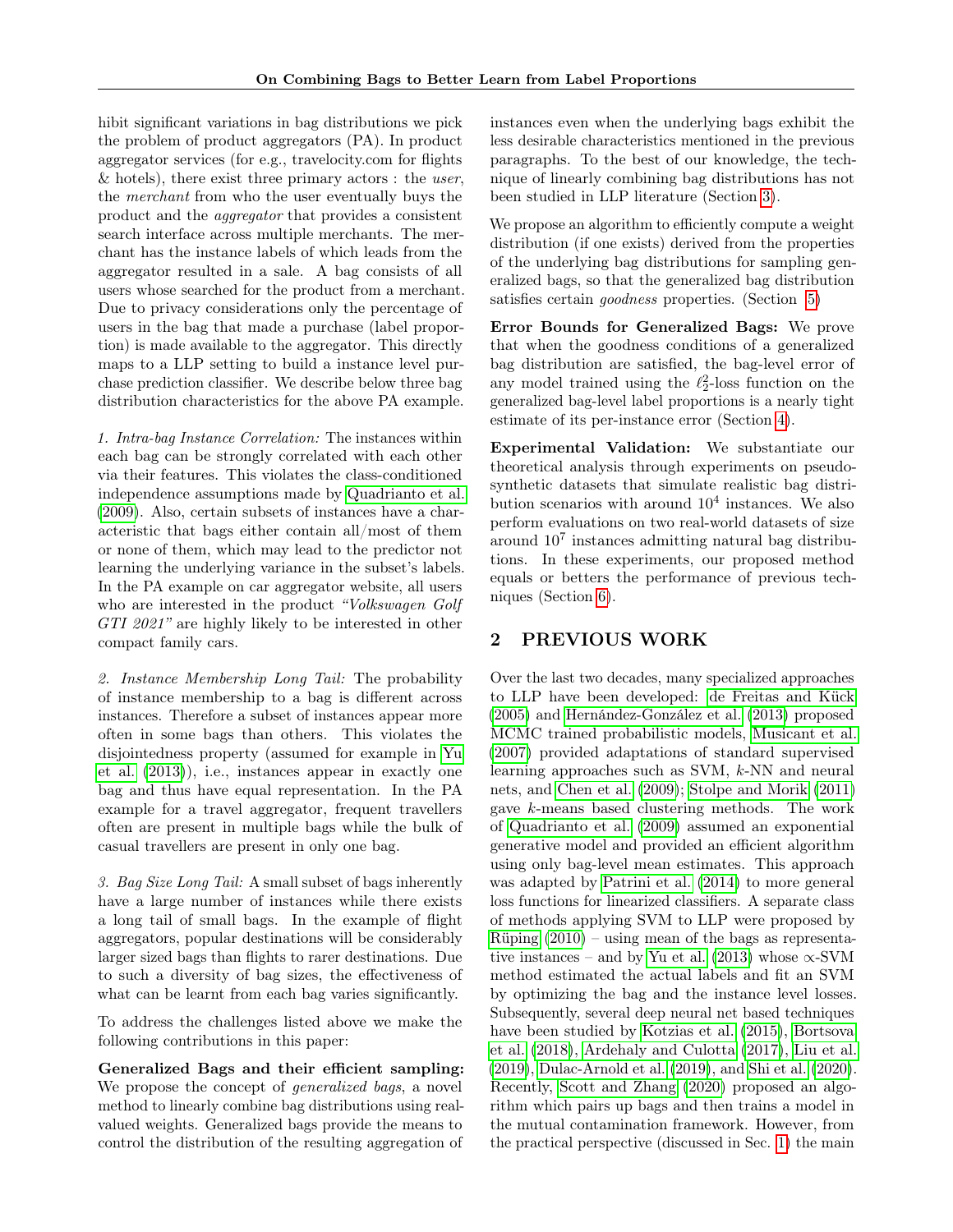drawbacks of the previous methods are:

Scalability and complexity, for e.g. the above mentioned MCMC based methods, supervised learning adaptations and the clustering methods by do not scale well for large datasets. The  $\propto$ -SVM technique runs into issues in loss optimization with ill-fitting data.

Distributional assumptions, such as as class conditioned independence of bags [\(Quadrianto et al.](#page-9-3) [\(2009\)](#page-9-3)), the milder weak distinguishability of bags [\(Patrini et al.](#page-9-4) [\(2014\)](#page-9-4)), and specific types of bag and label proportion distributions [\(Scott and Zhang](#page-9-17) [\(2020\)](#page-9-17); [Yu et al.](#page-10-2) [\(2014\)](#page-10-2)).

Model specificity, for e.g. of the deep neural net based techniques and assumption of powerful discriminators (e.g. GANs in [Liu et al.](#page-9-14) [\(2019\)](#page-9-14)).

Multiple Instance Learning (MIL) [Dietterich et al.](#page-9-18) [\(1997\)](#page-9-18) is another learning setting where an instance level predictor is learned in aggregated bag level labels. However the solutions are not broadly applicable across the two settings since the label aggregation for the MIL setting is logical instead of statistical as in the case of the LLP.

In contrast to previous works ours is the first to consider collections of bag distributions without any a priori assumptions on how their feature-vectors or labels are distributed, as would be prevalent in real-world scenarios. In particular, frameworks in which bags are generated conditioned on some class label proportions  $\gamma$  (e.g. in [Scott and Zhang](#page-9-17) [\(2020\)](#page-9-17)) can be modeled by appropriately grouping the bags into  $k$  collections – with uniform distribution on each – giving  $k$  bag distributions. Any induced dependencies between these bag distributions (due to conditioning on  $\gamma$ ) can also be handled as described in Section [5.4.](#page-5-1)

Further, our methods are not tied to any particular classifier, which makes our techniques more broadly applicable. Our method can be implemented as a minibatch training loop and can be made applicable to real-world datasets (Sec. [5.2,](#page-4-0) [5.3\)](#page-5-2) for which we provide empirical evidence as well (Sec. [6.2,](#page-7-0) [6.3\)](#page-8-0).

## <span id="page-2-0"></span>3 GENERALIZED BAGS

Bags can naturally be visualized as corresponding indicator vectors in  $\mathbb{R}^n$  where the instance set is indexed by  $[n]$ . The idea behind generalized bags is to *linearly* transform a collection of bag vectors into new ones which satisfy certain uniformity conditions we define later. We show that such transformations, if they exist, can be used to solve the same LLP problem with tighter bounds on instance level prediction errors.

We now define the formal notations used for the remainder of the paper. Instances are N-dimensional feature vectors with a label set  $[L]$ . Let  $(i)$  X be a dataset (indexed by [n]) of feature-vectors  $\{x^{(i)}\in$  $\mathbb{R}^{N}\}_{i=1}^{n}$ , (ii)  $\mathsf{Y} = {\{\mathbf{y}^{(i)} \in \{0,1\}^L\}_{i=1}^{n}}$  be the onehot observed-label encodings, and (iii)  $\hat{Y} = {\hat{y}^{(i)}} \in \mathbb{R}^{L \times n}$  denote the model predicted labels. A heal  $\mathbb{R}^L_+$ <sub>i=1</sub> denote the model-predicted labels. A bag  $B \subseteq [n]$  corresponds to a subset of feature-vectors  $X_B := \bigcup_{i \in B} \mathbf{x}^{(i)}$ , with its observed and predicted *label*histograms  $\mathbf{y}_B := \sum_{i \in B} \mathbf{y}^{(i)}$  and  $\widehat{\mathbf{y}}_B := \sum_{i \in B} \widehat{\mathbf{y}}^{(i)}$ . A *generalized bag*  $\overline{B}$  is a weighted sum of bags  $B_j$  represented as  $\sum_{j\geq 1} w_j B_j$ , and analogously its observed and predicted label-histograms are  $\mathbf{y}_{\bar{B}} = \sum_{j\geq 1} w_j \mathbf{y}_{B_j}$  and  $\hat{\mathbf{y}}_{\bar{B}} = \sum_{j\geq 1} w_j \hat{\mathbf{y}}_{B_j}$ . To aid our subsequent analysis it will be useful to uniquely identify bags and generalized bags with *n*-dimensional vectors. Given a bag  $B \subseteq [n]$ , let  $1_B \in \{0,1\}^n$  be its *characteristic* (indicator) vector. For a generalized bag  $\overline{B} = \sum w_j B_j$  where  $B_j$ are bags, its characteristic vector is  $\mathbf{Z}_{\bar{B}} := \sum w_j \mathbb{1}_{B_j}$ . A bag distribution is a distribution over all possible pairs of bags and their label histograms  $(B, \mathbf{y}_B)$ . Similarly, a generalized bag distribution is over all possible generalized bags and their label histograms  $(\bar{B}, \mathbf{y}_{\bar{B}})$ defined over the space of instances. Analogous to the above, bag distributions can be combined to form generalized bag distributions: given a collection of bag distributions  $D_1, \ldots, D_k$ , and weights  $w_1, \ldots, w_k$ , a generalized bag distribution can be obtained by independently sampling  $(B_j, \mathbf{y}_{B_j}) \leftarrow D_j$   $(j \in [k])$  and outputting  $(\bar{B}, \mathbf{y}_{\bar{B}}) = \left( \sum_{j\geq 1} w_j B_j, \sum_{j\geq 1} w_j \mathbf{y}_{B_j} \right)$ .

We note that the results of this paper remain applicable even if bags are taken to be multisets (see Sec. [5.4\)](#page-5-1). However, for ease of exposition we stick to bags being sets.

## <span id="page-2-1"></span>4 LOSS BOUNDS

For an LLP dataset with observed and predicted labels  $\mathsf{Y}, \hat{\mathsf{Y}},$  the instance-wise squared Euclidean loss is  $L_{\text{rse}}(X, Y, \hat{Y}) := \sum_{i=1}^{n} ||y^{(i)} - \hat{y}^{(i)}||_2^2$ . For a collection of bags or generalized-bags B the generalized bag-level loss is  $L_{\text{bse}}(X, Y, \hat{Y}, \mathcal{B}) := (1/\sqrt{|\mathcal{B}|}) \sum_{\bar{B} \in \mathcal{B}} ||\mathbf{y}_{\bar{B}} - \hat{\mathbf{y}}_{\bar{B}}||_2^2.$ (We scale by  $1/\sqrt{|\mathcal{B}|}$  for ease of notation).

The losses defined above can be conveniently rewritten as follows. Let **Y** be a  $n \times L$  matrix whose *i*th row is  $(\mathbf{y}^{(i)})^{\mathsf{T}}$ , and let  $\widehat{\mathbf{Y}}$  be similarly defined with  $(\widehat{\mathbf{y}}^{(i)})^{\mathsf{T}}$  as the *i*th row. Then,  $\mathsf{L}_{\mathsf{rse}}(\mathsf{X}, \mathsf{Y}, \hat{\mathsf{Y}}) = \|\mathbf{Y} - \hat{\mathbf{Y}}\|_F^2$  where  $\Vert .\Vert_F$  is the matrix Frobenius norm. For a generalizedbag collection B, define the matrix  $\mathbf{A} := \mathbf{A}_{\mathcal{B}}$  having  $(\mathbf{Z}_{\bar{B}})^{\mathsf{T}}$  (where  $\mathbf{Z}_{\bar{B}}$  is its characteristic vector defined in Sec. [3\)](#page-2-0) as its rows for each  $\overline{B} \in \mathcal{B}$  and (for convenience) normalized by  $1/\sqrt{|\mathcal{B}|}$ . Then,

$$
\mathsf{L}_{\mathsf{bse}}(\mathsf{X},\mathsf{Y},\widehat{\mathsf{Y}},\mathcal{B})=\|\mathbf{A}\mathbf{Y}-\mathbf{A}\widehat{\mathbf{Y}}\|_F^2.
$$

It is can be seen (ref. Lemma [4.1](#page-3-1) below) that  $L_{\text{bse}}$  and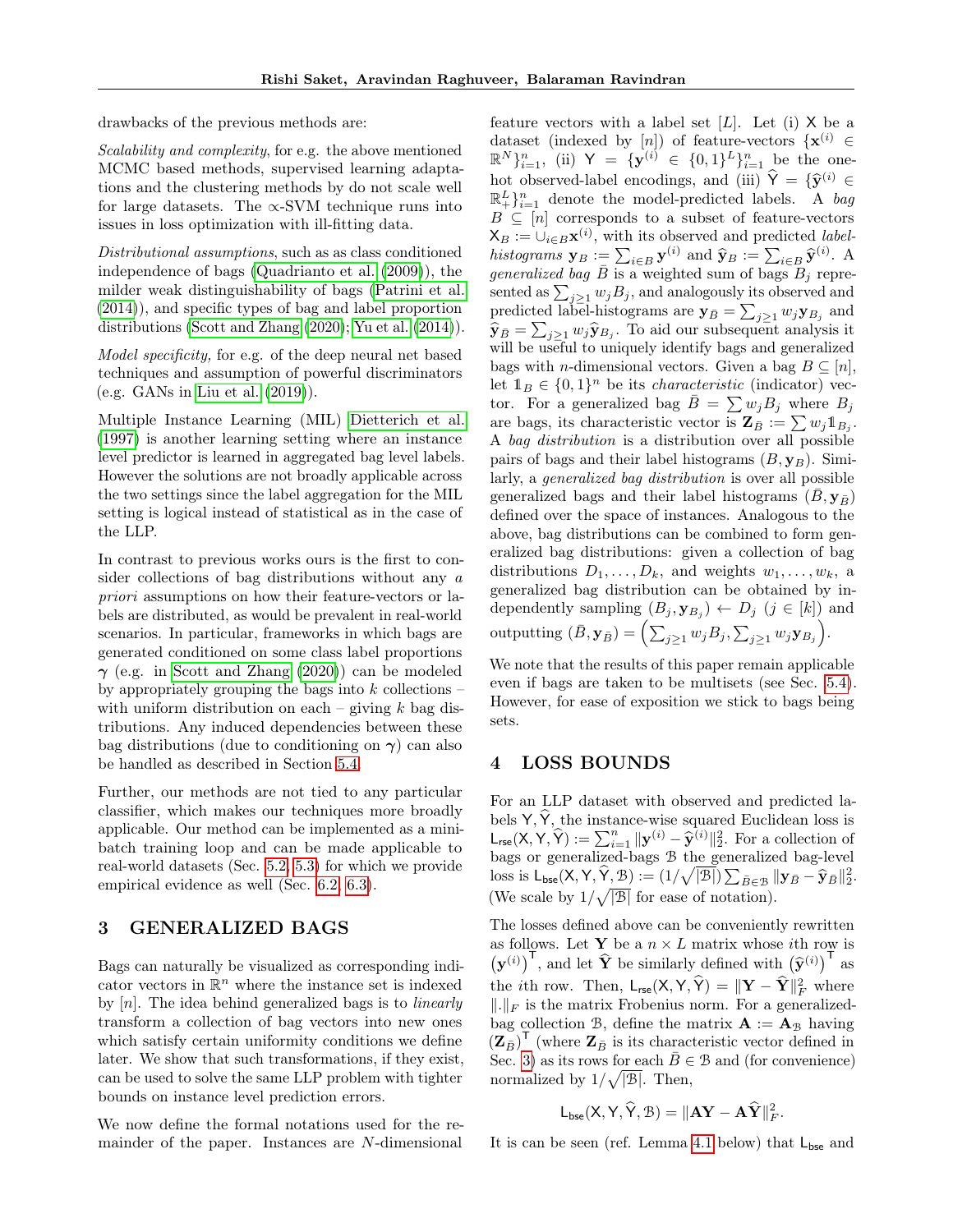$\Box$ 

L<sub>rse</sub> are within a factor  $\sigma^2 \in [\sigma_{\min}(\mathbf{A})^2, \sigma_{\max}(\mathbf{A})^2]$  of each other. Here  $\sigma_{\max}({\bf A}) \ge \sigma_{\min}({\bf A})$  are the maximum and minimum singular values of A. Formally:

$$
\sigma_{\min}(\mathbf{A}) := \inf_{\mathbf{x}, ||x||_2 = 1} \|\mathbf{A}\mathbf{x}\|_2, \ \sigma_{\max}(\mathbf{A}) = \sup_{\mathbf{x}, ||x||_2 = 1} \|\mathbf{A}\mathbf{x}\|_2
$$

The condition number of  $A$ , cond $(A)$  is defined as the ratio (if finite)  $\sigma_{\max}(\mathbf{A})/\sigma_{\min}(\mathbf{A})$ . For  $\mathbf{A} \in \mathbb{R}^{m \times n}$  and  $\mathbf{U}, \mathbf{V} \in \mathbb{R}^{n \times L}$ , we have the following.

<span id="page-3-1"></span> $\textbf{Lemma 4.1.} \ \sigma_{\min}(\mathbf{A}) \leq \frac{\|\mathbf{A}\mathbf{U}-\mathbf{A}\mathbf{V}\|_F}{\|\mathbf{U}-\mathbf{V}\|_F}$  $\frac{\mathbf{A} \mathbf{U}-\mathbf{A} \mathbf{V} \parallel_F}{\|\mathbf{U}-\mathbf{V}\|_F} \leq \sigma_{\max}(\mathbf{A}).$  In particular, if  $\Vert\mathbf{A}\mathbf{U} - \mathbf{A}\mathbf{V}\Vert_F \leq \varepsilon$  then  $\Vert\mathbf{U} - \mathbf{V}\Vert_F \leq$  $\varepsilon/\sigma_{\min}(\mathbf{A})$ , and if  $||\mathbf{U}-\mathbf{V}||_F \leq \varepsilon$  then  $||\mathbf{A}\mathbf{U}-\mathbf{A}\mathbf{V}||_F \leq$  $\varepsilon\sigma_{\max}.$ 

*Proof.* Letting  $\mathbf{U}^{(l)}$  and  $\mathbf{V}^{(l)}$  be the lth columns of U and **V** respectively for  $l \in [L]$ , we have

$$
\sigma_{\min}(\mathbf{A})^2 \le \min_l \frac{\|\mathbf{A}(\mathbf{U}^{(l)} - \mathbf{V}^{(l)})\|_2^2}{\|\mathbf{U}^{(l)} - \mathbf{V}^{(l)}\|_2^2} \le \frac{\|\mathbf{A}\mathbf{U} - \mathbf{A}\mathbf{V}\|_F^2}{\|\mathbf{U} - \mathbf{V}\|_F^2}
$$

$$
\le \max_l \frac{\|\mathbf{A}(\mathbf{U}^{(l)} - \mathbf{V}^{(l)})\|_2^2}{\|\mathbf{U}^{(l)} - \mathbf{V}^{(l)}\|_2^2} \le \sigma_{\max}(\mathbf{A})^2
$$

Sampling Well-Conditioned Matrices. A distribution over vectors  $\mathbf{Z} \in \mathbb{R}^n$  is *isotropic* if  $\mathbb{E} [\mathbf{Z} \mathbf{Z}^\mathsf{T}] = \mathbf{I}$ . The following result by [Vershynin](#page-10-3) [\(2012b\)](#page-10-3) shows that independently sampling rows of  $A$  (and suitably normalizing) from an isotropic distribution of vectors Z leads to  $\sigma_{\max}(\mathbf{A}), \sigma_{\min}(\mathbf{A}) \approx 1$  w.h.p when **A** is tall enough depending on Z's maximum norm.

<span id="page-3-2"></span>Theorem 4.2. (Theorem 5.41 in [Vershynin](#page-10-3) [\(2012b\)](#page-10-3)) Let  $A$  be  $m \times n$  matrix with rows independently sampled from the isotropic distribution above satisfying  $||\mathbf{Z}||_2 \leq$ d almost surely, for some number d. Then, there is an absolute constant c such that  $\mathbf{A} = (1/\sqrt{m})\tilde{\mathbf{A}}$ satisfies,

$$
1 - t\sqrt{d/m} \le \sigma_{\min}(\mathbf{A}) \le \sigma_{\max}(\mathbf{A}) \le 1 + t\sqrt{d/m},
$$

with probability at least  $1-2n \cdot \exp(-ct^2)$ , for any  $t \geq 0$ . In particular, choosing  $t = \sqrt{\frac{4 \ln n + \ln 2}{c}}$  and  $m =$  $d(t/\delta)^2$  for some  $\delta > 0$  we obtain that with probability at least  $1 - n^{-3}$ ,  $\sigma_{\min}(\mathbf{A}), \sigma_{\max}(\mathbf{A}) \in [1 - \delta, 1 + \delta].$ 

If these bounds on singular values hold for  $A := A_{\mathcal{B}}$ , then Lemma [4.1](#page-3-1) implies that optimizing the generalized bag-level loss optimizes the instance-level loss and viceversa, no matter what the actual instance labels are.

## <span id="page-3-0"></span>5 SAMPLING GENERALIZED BAGS

Given multiple bag-distributions  $D_1, \ldots, D_k$ , we provide a method to efficiently sample a weight vector

 $\mathbf{w} = (w_1, \ldots, w_k)$  from a distribution (if it exists) ensuring that the generalized bag  $\sum_i w_i B_i$  (where  $B_1, \ldots, B_k$  are independent samples from  $D_1, \ldots, D_k$ respectively) induces an isotropic distribution Z on its characteristic vector (ref. Sec. [4\)](#page-2-1). The algorithm formulates the isotropic condition as linear equations over the second moments of the desired distribution with coefficients from the second-moment matrices of  $D_1, \ldots, D_k$ . Solving the resultant semi-definite program (SDP) and sampling using the obtained secondmoment matrix yields w. We minimize the trace of the solution matrix which helps (as shown in Sec. [5.1\)](#page-4-1) in bounding the maximum norm of Z, thus limiting the number of generalized-bags samples B for guaranteeing  $(\text{w.h.p}) \ \sigma_{\min}(\mathbf{A}), \sigma_{\max}(\mathbf{A}) \in [1-\delta, 1+\delta] \text{ for } \mathbf{A} := \mathbf{A}_{\mathcal{B}}.$ In the rest of this section  $(B_i \subseteq [n]) \leftarrow D_i$   $(1 \leq i \leq$  $k$ ) shall be independently sampled bags and define  $\mathbf{Q}^{(i)} := \mathbb{E} \left[ \mathbb{1}_{B_i} \mathbb{1}_{B_i}^{\mathsf{T}} \right]$ . For a fixed  $\mathbf{w} = (w_1, \dots, w_k)$ , define the random generalized bag  $\bar{B} := \sum_{i=1}^{k} w_i B_i$ 

with characteristic vector  $\mathbf{Z} := \sum_{i=1}^{k} w_i \mathbb{1}_{B_i} \in \mathbb{R}^n$  and  $\mathbf{M}^{(\mathbf{w})} := \mathbb{E} \left[ \mathbf{Z} \mathbf{Z}^{\mathsf{T}} \mid \mathbf{w} \right]$ . The following shows how  $\mathbf{M}^{(\mathbf{w})}$ is determined by quadratic forms over w with coefficients from entries of  $\mathbf{Q}^{(i)}$ .

**Lemma 5.1.** For any two  $u, v \in [n]$ ,  $\mathbf{M}_{u, v}^{(\mathbf{w})}$  =  $\sum^k$  $i=1$  $w_i^2 \mathbf{Q}^{(i)}_{u,v} + \sum$  $\substack{1 \leq i,j \leq k \\ i \neq j}$  $w_iw_j\mathbf{Q}_{u,u}^{(i)}\mathbf{Q}_{v,v}^{(j)}.$ 

*Proof.* Note that for any  $u, v \in [n]$ , the  $(u, v)$ <sup>th</sup> coordinate of  $\mathbb{E} \left[\mathbb{1}_{B_i} \mathbb{1}_{B_i}^{\mathsf{T}}\right]$  is  $\mathbf{Q}_{u,v}^{(i)}$ . The same for  $\mathbb{E} \left[\mathbb{1}_{B_i} \mathbb{1}_{B_j}^{\mathsf{T}}\right]$  $(i \neq j)$  equals Pr  $[u \in B_i]$  Pr  $[v \in B_j]$  (since  $B_i, B_j$  are independently sampled) which is  $\mathbf{Q}_{u,u}^{(i)}\mathbf{Q}_{v,v}^{(j)}$  by definition of  $\mathbf{Q}^{(i)}$ ,  $\mathbf{Q}^{(j)}$ . This along with the expansion of  $M^{(w)}$  as

$$
\mathbb{E}\left[\left(\sum_{i=1}^{k} w_i \mathbb{1}_{B_i}\right) \left(\sum_{i=1}^{k} w_i \mathbb{1}_{B_i}\right)^{\mathsf{T}}\right]
$$
\n
$$
= \mathbb{E}\left[\sum_{i=1}^{k} w_i^2 \mathbb{1}_{B_i} \mathbb{1}_{B_i}^{\mathsf{T}} + \sum_{\substack{1 \le i,j \le k \\ i \ne j}} w_i w_j \mathbb{1}_{B_i} \mathbb{1}_{B_j}^{\mathsf{T}}\right]
$$
\n
$$
= \sum_{i=1}^{k} w_i^2 \mathbb{E}\left[\mathbb{1}_{B_i} \mathbb{1}_{B_i}^{\mathsf{T}}\right] + \sum_{\substack{1 \le i,j \le k \\ i \ne j}} w_i w_j \mathbb{E}\left[\mathbb{1}_{B_i} \mathbb{1}_{B_j}^{\mathsf{T}}\right] \quad (1)
$$

and matching the  $(u, v)$ <sup>th</sup> coordinates on the both sides completes the proof.  $\Box$ 

If **w** is sampled from some  $G_w$  independently of  $B_i$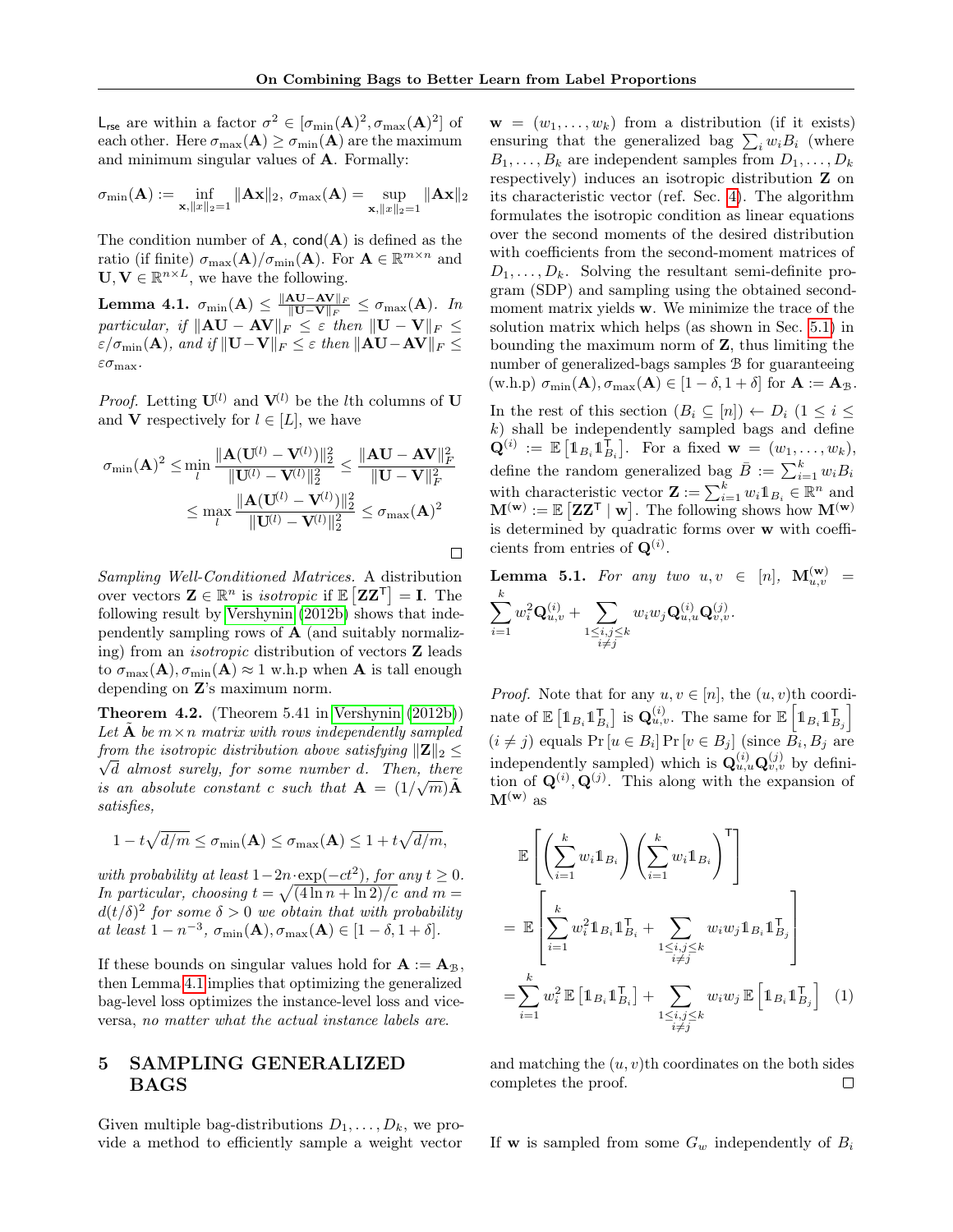$(i \in [k]),$  then letting  $\mathbf{M} := \mathbb{E}_{G_w} [\mathbf{M}^{(\mathbf{w})}]$ 

$$
\mathbf{M}_{u,v} = \sum_{i=1}^{k} \mathbb{E}[w_i^2] \mathbf{Q}_{u,v}^{(i)} + \sum_{\substack{1 \le i,j \le k \\ i \ne j}} \mathbb{E}[w_i w_j] \mathbf{Q}_{u,u}^{(i)} \mathbf{Q}_{v,v}^{(j)}
$$

$$
= \sum_{i=1}^{k} \mathbf{W}_{i,i} \mathbf{Q}_{u,v}^{(i)} + \sum_{\substack{1 \le i,j \le k \\ i \ne j}} \mathbf{W}_{i,j} \mathbf{Q}_{u,u}^{(i)} \mathbf{Q}_{v,v}^{(j)} \qquad (2)
$$

where  $W$  is the psd (positive semi-definite) matrix  $\mathbb{E}_{G_w}[\mathbf{w}\mathbf{w}^{\mathsf{T}}]$ . Thus, if there exists  $G_w$  such that **Z** is isotropic i.e.,  $\mathbf{M} = \mathbf{I}$  then there is a psd  $\mathbf{W} \in \mathbb{R}^{k \times k}$ s.t. the constraint [\(4\)](#page-4-2) in Fig. [2](#page-4-3) is satisfied. Since the constraints and the trace objective in Fig. [2](#page-4-3) are linear in the entries of psd  $W$  it is indeed an SDP which can be solved in polynomial time using interior point or ellipsoid methods. If SDP-I in Fig. [2](#page-4-3) feasible, then using the psd decomposition  $\mathbf{W} = \sum_{r=1}^{k} \mathbf{a}^{(r)} (\mathbf{a}^{(r)})^{\mathsf{T}}$ and sampling  $\sqrt{k} \mathbf{a}^{(r)}$  ( $r \in [k]$ ) uniformly as w gives us the desired distribution. To minimize the norm of Z we add the objective in SDP-I minimizing the trace of **W** which – as we show below – yields approximate bound on the norm of Z. Note that instead of sampling using the psd decomposition one can also take w to be mean-zero Gaussian vector sampled using the covariance matrix W, a more convenient procedure in practice. Algorithm [1](#page-4-4) returns the desired distribution (decomposition or Gaussian based), while Algorithm [2](#page-4-4) uses the output of the former along with the bag distributions to sample generalized bags. Both these algorithms appear in Fig. [1.](#page-4-4)

#### <span id="page-4-1"></span>5.1 Bounding the sample size  $|\mathcal{B}|$

We bound the norm of **Z** corresponding to a generalized bag  $\sum_{i=1}^{k} w_i B_i$  using weights given by the decomposition method in Alg. [1.](#page-4-4) First, observe that if  $\mathbf{W} = \sum_{r=1}^{k} \mathbf{a}^{(r)} (\mathbf{a}^{(r)})^{\mathsf{T}}$  then  $\mathsf{tr}(\mathbf{W}) = \sum_{r=1}^{k} ||\mathbf{a}^{(r)}||_2^2$ . Letting  $\overline{b_{ij}} = \mathbb{1}_{\{j \in B_i\}} (j \in [n])$ , the jth coordinate of Z is  $\sum_{i=1}^k w_i b_{ij}$  which is at most  $\left(\left(\sum_{i=1}^k b_{ij}\right)\sum_{i=1}^k w_i^2\right)^{\frac{1}{2}}$ using Cauchy-Schwartz and the fact that  $b_{ij} \in \{0, 1\}.$ Thus,  $\|\mathbf{Z}\|_2 \leq \|\mathbf{w}\|_2 \sqrt{\sum_{i,j} b_{ij}} \leq \|\mathbf{w}\|_2 \sqrt{nk}$ . Since  $\|\mathbf{w}\|_2 \leq \max_r$ √  $\overline{k}\Vert\mathbf{a}^{(r)}\Vert_2\ \le\ \sqrt{k\cdot\textsf{tr}(\mathbf{W})},$  we obtain  $\|\mathbf{Z}\|_2 \leq k\sqrt{n\cdot\textsf{tr}(\mathbf{W})}.$ 

Applying Theorem [4.2,](#page-3-2) we can take the number of generalized bags m to be sampled as  $O((\mathsf{opt} \cdot k^2 n \log n)/\delta^2)$ to obtain that with probability at least  $1 - n^{-3}$ ,  $\sigma_{\min}(\mathbf{A}), \sigma_{\max}(\mathbf{A}) \in [1-\delta, 1+\delta],$  where opt is the value of the SDP solved in Alg. [1.](#page-4-4)

#### <span id="page-4-4"></span>Algorithm 1 FIND-WT-DIST

<span id="page-4-5"></span> $\textbf{Input:}~~\big\{\mathbf{Q}^{(i)} \, \mid \, i \in [k]\big\}, \, \text{option} \in \{\textsf{decomp}, \textsf{gauss}\}$ if SDP-I in Fig. [2](#page-4-3) is infeasible then Return nil end if Let W be an optimizer for SDP-I. if option = decomp, Decompose  $\mathbf{W} = \sum_{r=1}^{k} \mathbf{a}^{(r)} \left( \mathbf{a}^{(r)} \right)^{\mathsf{T}}$ . Return  $G_w$  uniform on  $\left\{ \sqrt{k} \mathbf{a}^{(r)} \mid 1 \leq r \leq n \right\}$ . **end if** if option = gauss then Return  $G_w$  as  $N(0, W)$  end if

### Algorithm 2 Sample-gen-bag

**Input:** Ind. distns.  $G_w$  over  $\mathbb{R}^k$ , bag distns.  $D_1, \ldots, D_k$ . Independently sample (bag, histogram) pairs  $(B_i, \sigma_i) \leftarrow$  $D_i$   $(1 \leq i \leq k)$ . Independently sample  $\mathbf{w} = (w_1, \ldots, w_k) \leftarrow G_w$ . Return (gen. bag, histogram) pair  $(B, \sigma)$  =  $\left(\sum_{i=1}^k w_i B_i, \sum_{i=1}^k w_i \sigma_i\right).$ 

<span id="page-4-3"></span>Figure 1: Procedures For Sampling Generalized Bags.

$$
\min \mathbf{tr}(\mathbf{W}) \quad \text{s.t.} \quad \mathbf{W} \succeq \mathbf{0}, \text{ and } \forall u, v \in [n], \tag{3}
$$
\n
$$
\sum_{i=1}^{k} \mathbf{W}_{i,i} \mathbf{Q}_{u,v}^{(i)} + \sum_{\substack{1 \le i,j \le k \\ i \ne j}} \mathbf{W}_{i,j} \mathbf{Q}_{u,u}^{(i)} \mathbf{Q}_{v,v}^{(j)}
$$
\n
$$
= \mathbb{1}_{\{u=v\}}.
$$
\n
$$
(4)
$$

<span id="page-4-2"></span>Figure 2: Semi-definite Program SDP-I

#### <span id="page-4-0"></span>5.2 Training Setup

Let M be the instance-level model sought to be trained using the (training) bag distributions  $D_1, \ldots, D_k$ . The training setup consists of the number of (mini-)batch training steps  $N_{\text{train}}$ , mini-batch size  $Q_{\text{train}}$ , and optimizer  $\mathcal{F}_{\text{train}}$ . We apply Algorithms [1, 2](#page-4-4) to sample generalized bags. At each of the  $N_{\text{train}}$  training steps the training algorithm:

- 1. constructs a (mini-)batch  $\bar{\mathcal{B}}$  of  $R_{\text{train}}$  independently sampled (generalized-bag, histogram) pairs  $\{(B_r, \mathbf{y}_{B_r})\}_{r=1}^R$
- 2. using labels predicted by M computes the predicted label histograms  $\hat{\mathbf{y}}_{B_r}$   $(1 \leq r \leq R)$ ,
- 3. computes the mini-batch loss:  $L_{\text{bse}}(\bar{\mathcal{B}})$  =  $\left(1\right)$ µ<br>∫  $\overline{R}\Big)\sum_{r=1}^R\|\mathbf{y}_{B_r} - \widehat{\mathbf{y}}_{B_r}\|^2,$
- 4. updates the model  $\mathcal{M} \leftarrow \mathcal{F}(\mathcal{M}, L_{\text{bse}}(\bar{\mathcal{B}})).$

The average size of a generalized bag (in terms its underlying instances) is at most  $\sum_{j=1}^{k} \mu_j = k\mu$  where  $\mu_j$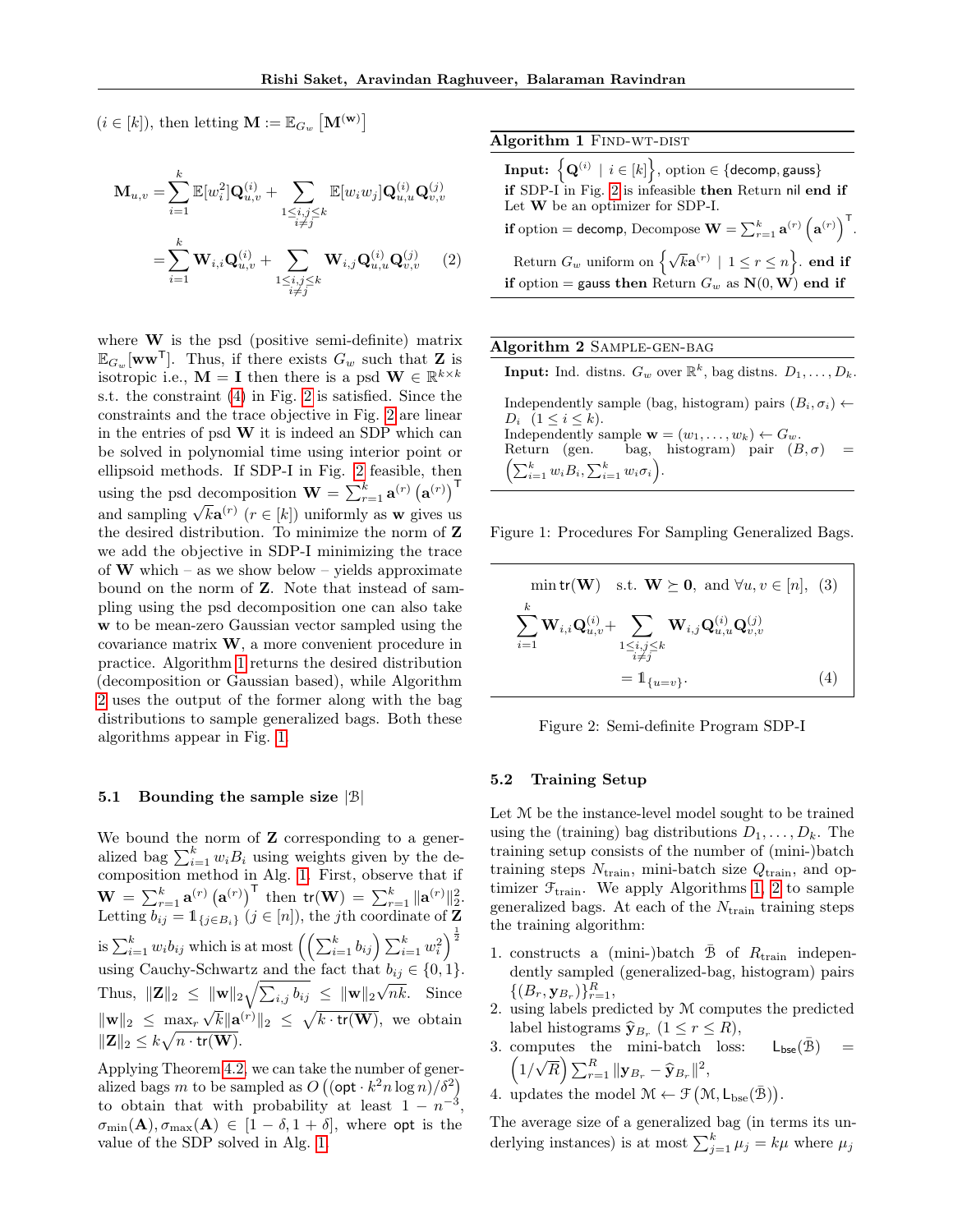is the average bag size from  $D_j$ , and  $\mu = (\sum_j \mu_j)/k$ . In particular, the average size of a mini-batch of generalized bags is within a factor of k of the same for bags. In practice (see Sec. [6.2\)](#page-7-0), most of the bags are much smaller than the total number of instances, and those which are larger than a threshold can be omitted from the training without much impact on performance, thereby bounding the computational cost of the training loop.

### <span id="page-5-2"></span>5.3 Real-world bag distributions

We have provided in this section an exposition, along with provable performance bounds, of our generalized bags based method for LLP. In real world scenarios the bag distributions depend on the actual application - for example each seller could be a source of bags in the Product Aggregator (PA) scenario.

The only idealized assumption of our method is that SDP-I (Figure [2\)](#page-4-3) can be feasibly solved. However, it may be infeasible/difficult to solve over the set of instances in real-world data. Nevertheless, the complexity of the problem can be reduced by heuristically choosing a representative sample of instances (e.g. by identifying clusters of instances together) and satisfying the constraints to a sufficient approximation. The second-moment matrices  $\mathbf{Q}^{(i)}$  can be computed by sampling around  $O(n \log n)$  bags (where n is the number of reduced instances), which provides good estimates for well-behaved distributions [\(Vershynin](#page-10-4) [\(2012a\)](#page-10-4)).

In case SDP-I remains infeasible, we can approximately satisfy the constraints by adding a variable  $y_{uv} \geq 0$ (one for each tuple  $(u, v) \in [n] \times [n]$ ) satisfying,

$$
\left| \sum_{i=1}^{k} \mathbf{W}_{i,i} \mathbf{Q}_{u,v}^{(i)} + \sum_{\substack{1 \le i,j \le k \\ i \ne j}} \mathbf{W}_{i,j} \mathbf{Q}_{u,u}^{(i)} \mathbf{Q}_{v,v}^{(j)} - \mathbf{1}_{\{u=v\}} \right| \le y_{uv} \quad (5)
$$

and minimizing  $tr(\mathbf{W}) + \lambda \sum_{u} y_{uu} + \lambda' \sum_{u,v} y_{uv} y_{uv}$ for appropriate  $\lambda, \lambda' \geq 0$ .

We empirically show in Sections [6.2](#page-7-0) and [6.3](#page-8-0) that even basic implementations of the above approximations – in particular, using the values of a single categorical feature as a proxy for instances to solve SDP-I – applied to real-world datasets provides better performance than previous baselines. An in-depth investigation of the above mentioned clustering and SDP approximation techniques is beyond the scope of this work.

## <span id="page-5-1"></span>5.4 Multiset bags and correlated bag distributions

Our techniques presented in this section can be extended to the case of bags being multisets. In this case, the characteristic vector  $\mathbb{1}_B$  of a bag B has nonnegative integer entries (rather than only  $\{0, 1\}$ ). Thus, the diagonal of  $\mathbf{Q}^{(i)}$  is no longer  $\boldsymbol{\mu}^{(i)} := \mathbb{E} [\mathbb{1}_{B_i}]$  where  $\mathbf{Q}^{(i)}$  is  $\mathbb{E}\left[\mathbbm{1}_{B_i}\mathbbm{1}_{B_i}^{\mathsf{T}}\right]$  as before, for the *i*th bag distribution  $(i \in [k])$ . Therefore, the  $(u, v)$ th coordinate of  $\mathbb{E}\left[\mathbb{1}_{B_i}\mathbb{1}_{B_j}^{\mathsf{T}}\right]$   $(i \neq j)$  is  $\mu_u^{(i)}\mu_v^{(j)}$ , and one can appropriately modify [\(2\)](#page-4-5) and [\(4\)](#page-4-2).

The techniques can also be applied when the bags  $B_i$  $(i = 1, \ldots, k)$  are sampled from a joint distribution over k-tuples of bags. In this case, the explicit computations of  $\mathbb{E}\left[\mathbb{1}_{B_i}\mathbb{1}_{B_j}^{\mathsf{T}}\right]$  can be used in [\(2\)](#page-4-5) and [\(4\)](#page-4-2).

### <span id="page-5-0"></span>6 EXPERIMENTS

#### <span id="page-5-3"></span>6.1 Pseudo-synthetic datasets

In Section [1,](#page-0-0) we motivated through examples three dimensions of variations in bag distributions. i) Intra-Bag Instance correlation ii) Instance Membership Long Tail iii) Bag Size Long tail. In order to examine the performance of our and other algorithms in these bag distribution variations, we synthetically generate bags from the following publicly available datasets from the UCI repository [\(Dua and Graff](#page-9-19) [\(2017\)](#page-9-19)) (also used by [Patrini et al.](#page-9-4) [\(2014\)](#page-9-4)): Ionosphere Data Set [ion](#page-8-1) and Statlog Australian Credit Data Set [\(sta\)](#page-9-20).

Dataset Creation. Table [1](#page-6-0) lists the characteristics of the different simulated bag distribution scenarios I - VII. It is notable that our scenarios are much more detailed than studied in the previous works. We now describe the generative process for these scenarios. The set of training instances are first partitioned into C clusters (varying with the setup) using k-Means applied to the feature vectors. For each of the bag distribution characterstic in Section [1,](#page-0-0) we control generation as follows:

<span id="page-5-4"></span>Intra-Bag Instance Correlation: By selecting multiple instances from the same cluster to form bags, with different bag distributions per cluster. (Seen in scenarios II-VII)

Instance Membership Long Tail: By sampling different proportions of bags from different clusters. (Seen in scenarios III - V)

Bag Size: Controlled by having different fixed Bernoulli sampled bags, and by varying the parameter of the Bernoulli distribution sampled from one or more powerlaw distributions. Scenarios II, III and V-VII use different fixed Bernoullis, and scenario IV uses power law to sample the Bernoulli parameter.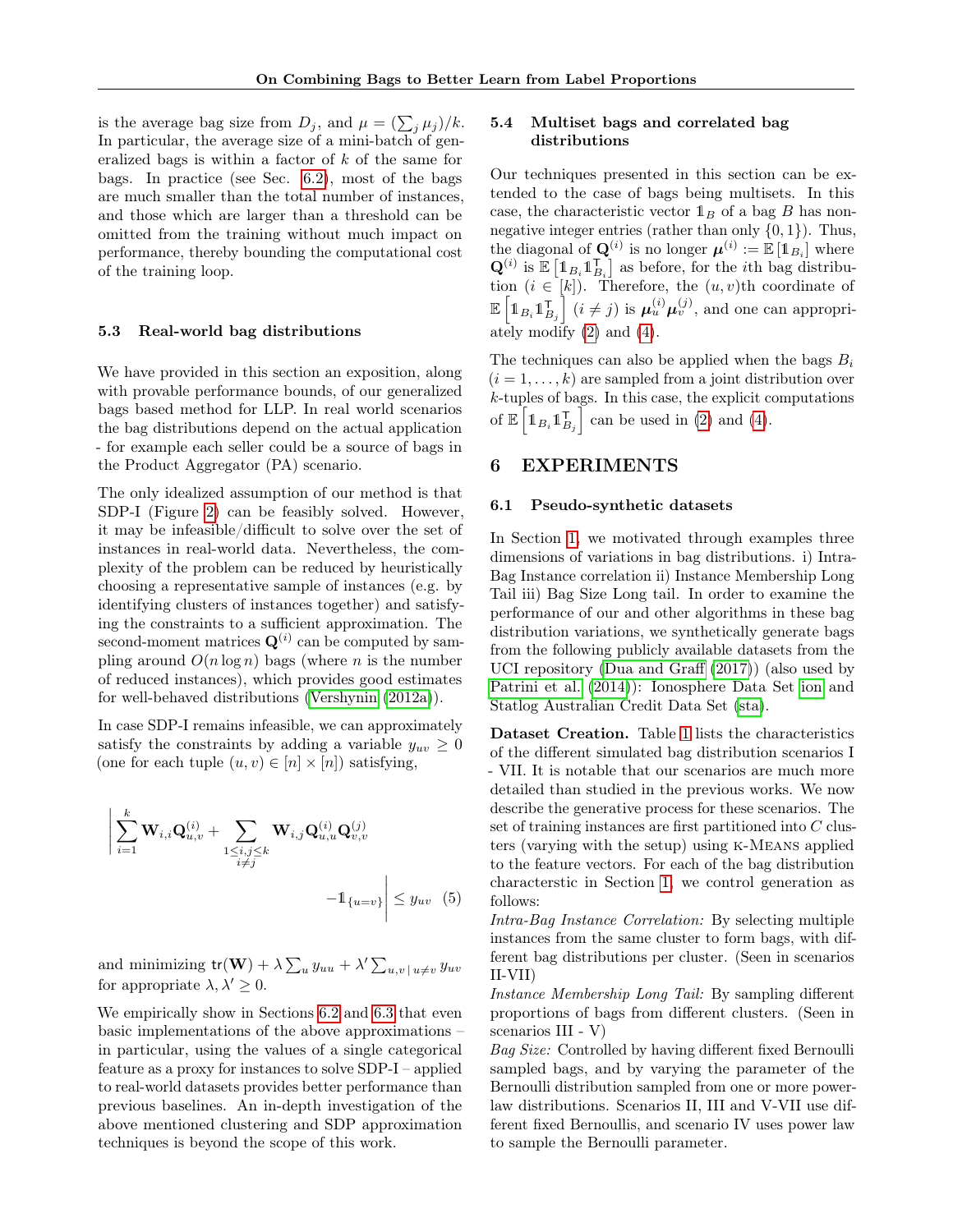Rishi Saket, Aravindan Raghuveer, Balaraman Ravindran

<span id="page-6-0"></span>

| Scn.         | Description                                                                                   | $\#\text{Clust.}$<br>$\,C$ | Distribution per Cluster                                                                                                                                    | $\#$ dist.     | $#$ Bags/Clust.             |
|--------------|-----------------------------------------------------------------------------------------------|----------------------------|-------------------------------------------------------------------------------------------------------------------------------------------------------------|----------------|-----------------------------|
|              | Small bags size.                                                                              |                            | $Ber(0.1), 2$ iid copies                                                                                                                                    | $\mathcal{D}$  | 125 per clust.<br>Total 250 |
| II           | Large $\&$ small bags<br>intra-bag corr.                                                      | 3                          | $Ber(0.1)$ , $Ber(0.9)$                                                                                                                                     | 6              | 80 per clust.<br>Total 240  |
| III          | $\overline{\text{Large } \& \text{ small bags, intra-bag}}$<br>corr., unbal. inst. membership | 3                          | $Ber(0.1)$ , $Ber(0.9)$                                                                                                                                     | 6              | 30, 90, 150<br>Total 270    |
| IV           | Powerlaw bags, intra-bag<br>corr., unbal. inst. membership                                    | 3                          | $Ber(p), p \sim \text{plaw}(1.66)$<br>2 iid copies                                                                                                          | 6              | 30, 90, 150<br>Total 270    |
| $\mathbf{V}$ | Bags Straddle Clusts.<br>Feasible SDP, intra-bag corr.                                        | 3                          | (Ber(0.2), Ber(0.2), Ber(0.2))<br>from $(C_1, C_2, C_3)$ : Straddle Bags Distn.,<br>$\{Ber(0.2) from C_i\}_{i=1}^3$                                         |                | 60 per distn.<br>Total 240  |
| VI           | Bags Straddle Clusts.<br>Infeasible SDP, intra-bag corr.                                      | 3                          | (Ber(0.4), Ber(0.8), Ber(0.8))<br>from $(C_1, C_2, C_3)$ : Straddle Bags Distn.,<br>${Ber(0.2) from C_i}_{i=1}^3$                                           |                | 60 per distn.<br>Total 240  |
| <b>VII</b>   | Two Bag distns straddle Clusts.<br>Feasible SDP, intra-bag corr.                              | 3                          | $(Ber(0.2), Ber(0.2))$ from $(C_1, C_2)$ ,<br>$(Ber(0.6), Ber(0.6))$ from $(C_2, C_3)$ : Straddle<br>Bags Distns., $\{Ber(0.2) \text{ from } C_i\}_{i=1}^3$ | $\overline{4}$ | 60 per distn.<br>Total 240  |

Table 1: Bag Distributions Scenarios.

<span id="page-6-1"></span>Table 2: AUC for *Ionosphere* (%). Instance level oracle (Logistic Reg.) has AUC of  $91.87 \pm 3.05$ .

| #                                | MМ                                                                                                                           | LMM<br>(v(G,s))                                                                                                                  | AMM<br>(MM)                                                                                                                      | AMM<br>(LMM)<br>(v(G,s)))                                                                                                          | LMMCM                                                                                                                         | LIN<br>(KL-div, U)                                                                                                             | LIN<br>$(\ell_2^2, S)$<br>Our Method                                                                                      |
|----------------------------------|------------------------------------------------------------------------------------------------------------------------------|----------------------------------------------------------------------------------------------------------------------------------|----------------------------------------------------------------------------------------------------------------------------------|------------------------------------------------------------------------------------------------------------------------------------|-------------------------------------------------------------------------------------------------------------------------------|--------------------------------------------------------------------------------------------------------------------------------|---------------------------------------------------------------------------------------------------------------------------|
| H<br>III<br>IV<br>V<br>VI<br>VII | $84.41 \pm 6.2$<br>$77.84 \pm 6.8$<br>$75.07 \pm 7.8$<br>$75.93 \pm 7.0$<br>$77.51 + 7.3$<br>$78.3 + 7.6$<br>$79.37 \pm 7.6$ | $84.41 \pm 5.4$<br>$80.74 \pm 6.6$<br>$80.04 \pm 7.9$<br>$79.7 \pm 7.6$<br>$84.95 \pm 6.8$<br>$84.81 \pm 6.9$<br>$82.25 \pm 6.9$ | $89.91 \pm 3.7$<br>$80.66 \pm 11.4$<br>$77.14 \pm 9.2$<br>$74.82 \pm 11.6$<br>$75.96 + 14.8$<br>$84.72 + 6.6$<br>$79.17 \pm 9.8$ | $89.95 \pm 4.1$<br>$80.75 + 11.2$<br>$78.28 \pm 12.6$<br>$75.34 \pm 11.8$<br>$76.07 + 13.3$<br>$84.66 \pm 7.5$<br>$79.44 \pm 11.8$ | $94.3 \pm 3.1$<br>$84.83 \pm 6.7$<br>$74.13 + 14.3$<br>$70.7 \pm 18.5$<br>$84.77 + 7.2$<br>$80.15 \pm 6.7$<br>$81.75 \pm 6.7$ | $88.08 \pm 3.8$<br>$79.83 \pm 5.4$<br>$80.42 + 4.9$<br>$79.2 \pm 5.8$<br>$83.23 \pm 4.6$<br>$84.03 \pm 4.4$<br>$86.05 \pm 3.7$ | $87.48 \pm 5.0$<br>$85.42 + 5.4$<br>$87.62 + 4.5$<br>81.46 $\pm$ 9.1<br>$86.31 + 5.8$<br>$87.79 + 4.8$<br>$87.12 \pm 3.8$ |

Scenario I is a vanilla case of small bags. In I-IV, for each cluster we have two independent bag distributions given by Bernoulli sampling instances independently into bags. In II and III these correspond to contrasting bag sizes, while in IV each bag distribution is a mixture of such Bernoulli samplings with (for each bag) the probability first drawn from the same powerlaw distribution. In V-VI we have one bag distribution which samples from across the three clusters, while in VII we have two bag distributions straddling two clusters each. Scenario VI has straddle bags with different cluster biases, does not admit a feasible SDP-I (Fig. [2\)](#page-4-3), and we use an approximate solution to sample the weights.

Experiment Setup. We compare against the following algorithms from previous works: (i) the following mean-map (MM) based methods: the original MM of [Quadrianto et al.](#page-9-3) [\(2009\)](#page-9-3); LMM  $(v^{G,s})$ , AMM(MM) and AMM  $(LMM(v^{GS}))$  (min versions) of [Patrini et al.](#page-9-4) [\(2014\)](#page-9-4); (iii) the LMMCM method from [Scott and Zhang](#page-9-17) [\(2020\)](#page-9-17), and the (iv) KL-divergence loss baseline from [Ardehaly and Culotta](#page-9-13) [\(2017\)](#page-9-13). The implementations of (i) and (ii) are adapted from the code made available by [Patrini et al.](#page-9-4) [\(2014\)](#page-9-4), and of (iii) from the code made available by [Scott and Zhang](#page-9-17) [\(2020\)](#page-9-17). Our generalized bag based model training given in Sec. [5.2,](#page-4-0) implemented in TensorFlow 2 and instantiated with a linear classifier (with sigmoid activation), is denoted by  $LIN(\ell_2^2, S)$  and is trained as per Sec. [5.2](#page-4-0) while the

loss formulation of [Ardehaly and Culotta](#page-9-13) [\(2017\)](#page-9-13) for uniformly sampled bags, LIN(KL-div, U), was similarly implemented for training the same linear model. Since our focus is to validate our generalized bag based training, among the recent state of the art methods, we choose to compare against training and loss frameworks such as [Scott and Zhang](#page-9-17) [\(2020\)](#page-9-17); [Ardehaly and](#page-9-13) [Culotta](#page-9-13) [\(2017\)](#page-9-13) rather than model (DNN, GAN etc) specific methods.

We also compare the following variations in our method within the minibatch training : (i) using original bags sampled from uniformly at random (u.a.r.) chosen bag distribution instead generalized bags  $LIN(\ell_2^2, U),$  (ii) using iid  $N(0, 1)$  weights  $w_1, \ldots, w_k$  to construct the generalized bags,  $LIN(\ell_2^2, R)$ .

For each experiment we recorded the AUCs for the above scenarios. The experiments were done using 5 times 5-fold cross validation of each dataset. For each of the 5-folds, and the 5-test/train splits per fold, and each scenario I-VII, the bag distributions are created only from the instance-level training set. The train set consists of separate sets of bags sampled from the different bag distributions (as shown in Table [1\)](#page-6-0) provided along with each bag's label proportions. The test set however is still at the instance level. A random bag from a bag distribution is generated by sampling uniformly from the corresponding training subset of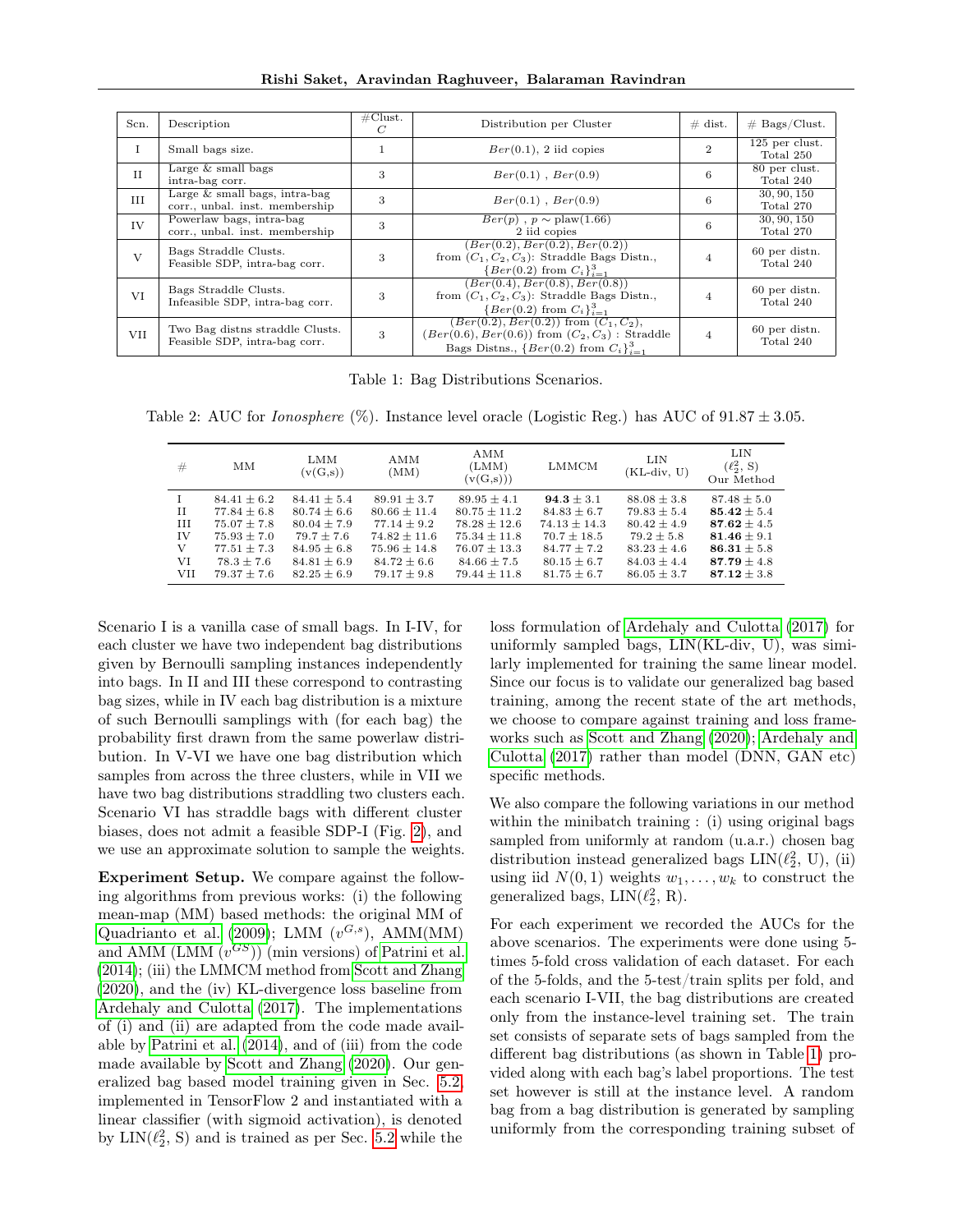| #           | MМ              | LMM<br>(v(G,s)) | AMM<br>(MM)     | AMM<br>(LMM)<br>(v(G,s))) | LMMCM           | LIN<br>$(KL-div, U)$ | LIN<br>$(\ell_2^2, S)$<br>Our Method |
|-------------|-----------------|-----------------|-----------------|---------------------------|-----------------|----------------------|--------------------------------------|
|             | $89.78 \pm 3.0$ | $89.92 \pm 3.0$ | $92.26 \pm 2.3$ | $92.29 \pm 2.3$           | $92.1 + 2.8$    | $90.81 \pm 2.3$      | $92.31 \pm 2.4$                      |
| $_{\rm II}$ | $83.38 \pm 2.9$ | $86.83 \pm 3.0$ | $86.3 + 4.7$    | $86.39 + 4.7$             | $90.82 \pm 2.8$ | $87.62 + 2.5$        | $90.15 \pm 2.8$                      |
| III         | $85.72 + 2.4$   | $86.85 \pm 2.8$ | $85.74 \pm 3.5$ | $85.81 \pm 3.7$           | $90.0 \pm 3.0$  | $87.13 \pm 2.6$      | $90.88 \pm 2.6$                      |
| IV          | $85.78 \pm 2.3$ | $86.7 \pm 3.0$  | $85.14 \pm 3.6$ | $85.26 \pm 4.1$           | $89.63 \pm 3.6$ | $86.49 + 2.4$        | $85.12 \pm 3.2$                      |
| V           | $83.75 + 2.2$   | $88.35 + 2.6$   | $87.79 + 3.6$   | $87.85 + 3.6$             | $90.44 + 2.6$   | $88.08 + 2.3$        | $90.34 + 2.7$                        |
| VI          | $84.41 + 2.8$   | $87.63 \pm 2.9$ | $88.28 \pm 3.3$ | $88.47 + 3.8$             | $90.21 + 2.6$   | $87.12 + 4.5$        | $91.43 \pm 2.5$                      |
| VII         | $84.72 + 2.5$   | $87.38 \pm 3.0$ | $87.95 \pm 3.6$ | $87.91 + 3.5$             | $90.21 + 2.9$   | $89.07 + 2.9$        | $91.53 \pm 2.7$                      |

<span id="page-7-1"></span>Table 3: AUC for *Australian*  $(\%)$ . Instance level oracle (Logistic Reg.) has AUC of  $93.47 \pm 2.4$ .

bags. The algorithms in previous works do not consider multiple bag distributions and are provided the entirety of the training set of bags as a whole.

Algorithms MM of [Quadrianto et al.](#page-9-3) [\(2009\)](#page-9-3), LMM  $(v^{G,s})$ , AMM(MM) and AMM (LMM  $(v^{GS})$ ) (min versions) of [Patrini et al.](#page-9-4) [\(2014\)](#page-9-4), and LMMCM of [Scott](#page-9-17) [and Zhang](#page-9-17) [\(2020\)](#page-9-17) are executed for all of their parameter ranges as described in the respective works, except for the  $\lambda = 10^{-5}$  setting in LMMCM which was observed to cause instability and timeouts. The performance of the best parameter setting for each scenario was taken for each of the algorithms. The classifier in our method was optimized using SGD with training rate  $10^{-4}$  over  $N_{\text{train}} = 1000$  steps of  $Q_{\text{train}} = 32$  sized mini-batch training with each sample in a mini-batch being a generalized bag (or bag for the single bag baselines). We point out that we only perform hyper-parameter sweep for previous works; not for our training loop.

Appendix [A](#page-11-0) provides additional details of these experiments.

<span id="page-7-2"></span>Table 4: SDP [S] vs iid  $N(0, 1)$  [R] wts vs Single Bags [U] for  $\text{LIN}(\ell_2^2, \_\_)$ 

| dataset       | #          | S               | R.              | U               |
|---------------|------------|-----------------|-----------------|-----------------|
| Ionosphere    | Т          | $87.48 + 5.0$   | $88.67 + 4.2$   | $89.11 + 4.1$   |
|               | П          | $85.42 \pm 5.4$ | $77.17 \pm 5.6$ | $77.86 \pm 5.9$ |
|               | Ш          | $87.62 + 4.5$   | $78.42 + 4.5$   | $78.64 \pm 5.4$ |
|               | IV         | 81.46 $\pm$ 9.1 | $76.06 \pm 6.6$ | $77.31 \pm 6.6$ |
|               | V          | $86.31 + 5.8$   | $78.64 + 6.3$   | $82.13 + 4.9$   |
|               | VI         | $87.79 + 4.8$   | $81.9 + 5.7$    | $83.27 + 5.0$   |
|               | <b>VII</b> | $87.12 + 3.8$   | $83.39 + 4.9$   | $85.79 + 3.9$   |
| $A$ ustralian | Т          | $92.31 \pm 2.4$ | $92.18 \pm 2.4$ | $92.24 \pm 2.4$ |
|               | H          | $90.15 + 2.8$   | $86.67 + 2.7$   | $87.03 + 2.5$   |
|               | Ш          | $90.88 + 2.6$   | $86.41 + 2.7$   | $86.46 + 2.7$   |
|               | IV         | $85.12 + 3.2$   | $84.67 + 2.5$   | $85.68 + 2.5$   |
|               | V          | $90.34 \pm 2.7$ | $87.43 \pm 2.6$ | $87.76 \pm 2.4$ |
|               | VI         | $91.43 + 2.5$   | $84.92 + 7.7$   | $86.48 + 5.3$   |
|               | VH         | $91.53 \pm 2.7$ | $88.47 \pm 3.2$ | $89.0 \pm 3.0$  |

Classifier Performance. Tables [2](#page-6-1) and [3](#page-7-1) show the performance of our method compared to previous techniques and a instance level Logistic regression model on two datasets. On the Ionosphere dataset (Table [2\)](#page-6-1) our method  $\text{LIN}(\ell_2^2, S)$  performs better than the previous methods in all except the scenario I where LMMCM performs the best. In the more complicated bag distribution scenarios  $\text{LIN}(\ell_2^2, S)$  outperforms LMMCM by up to five percentage points e.g. in scenarios III, IV, VI and VII. Among the mean-map based methods LMM has the best performance, though lower than  $\text{LIN}(\ell^2_2,$ S) in all scenarios.

On the Australian dataset, all algorithms perform relatively better. Our method  $LIN(\ell_2^2, S)$  and LMMCM perform nearly the same (and the best overall) in all the scenarios except IV in which LMMCM is better.

We notice that all algorithms have higher standard deviations on the Ionosphere dataset than the Australian one (also observed in [Patrini et al.](#page-9-4) [\(2014\)](#page-9-4)). A notable pattern is that our method's performance across all scenarios in the Ionosphere dataset is relatively stable to distribution shifts. In contrast, performance of other methods varies significantly based on the scenario and bag distributions used.

Table [4](#page-7-2) provides the comparison of (i) our method, (ii) taking random normal weights, and (iii) using only the original bags. We see that using SDP computed weights do provide significant benefit vs the random weights. Similarly using generalized bags over original bags also provides significant gains.

#### <span id="page-7-0"></span>6.2 Real World Dataset: Criteo CTR

We provide an evaluation of our method on the Criteo Kaggle Display Advertising Challenge Dataset [\(Criteo](#page-9-21) [\(2014\)](#page-9-21)) for click-through-rate (CTR) prediction. This consists of around 45 million rows, each an ad served with click/no-click label. It has 13 numeric features (N1 to N13), and 26 categorical features (C1 to C26) whose values are hashed. Typically, bag distributions would emerge from aggregation over some categorical features (e.g. product vertical, location, advertiser). Accordingly, we construct 5 bag distributions by aggregating over C14 and C7. Further, as a simple approximation method, we use the values of C15 as a proxy for the instances in the corresponding SDP-I. Adhering to practical privacy constraints, bags smaller than size 50 are discarded. Additionally, bags larger than 2500 are discarded for faster convergence. Details of these preprocessing and approximation steps are deferred to Appendix [B.](#page-11-1)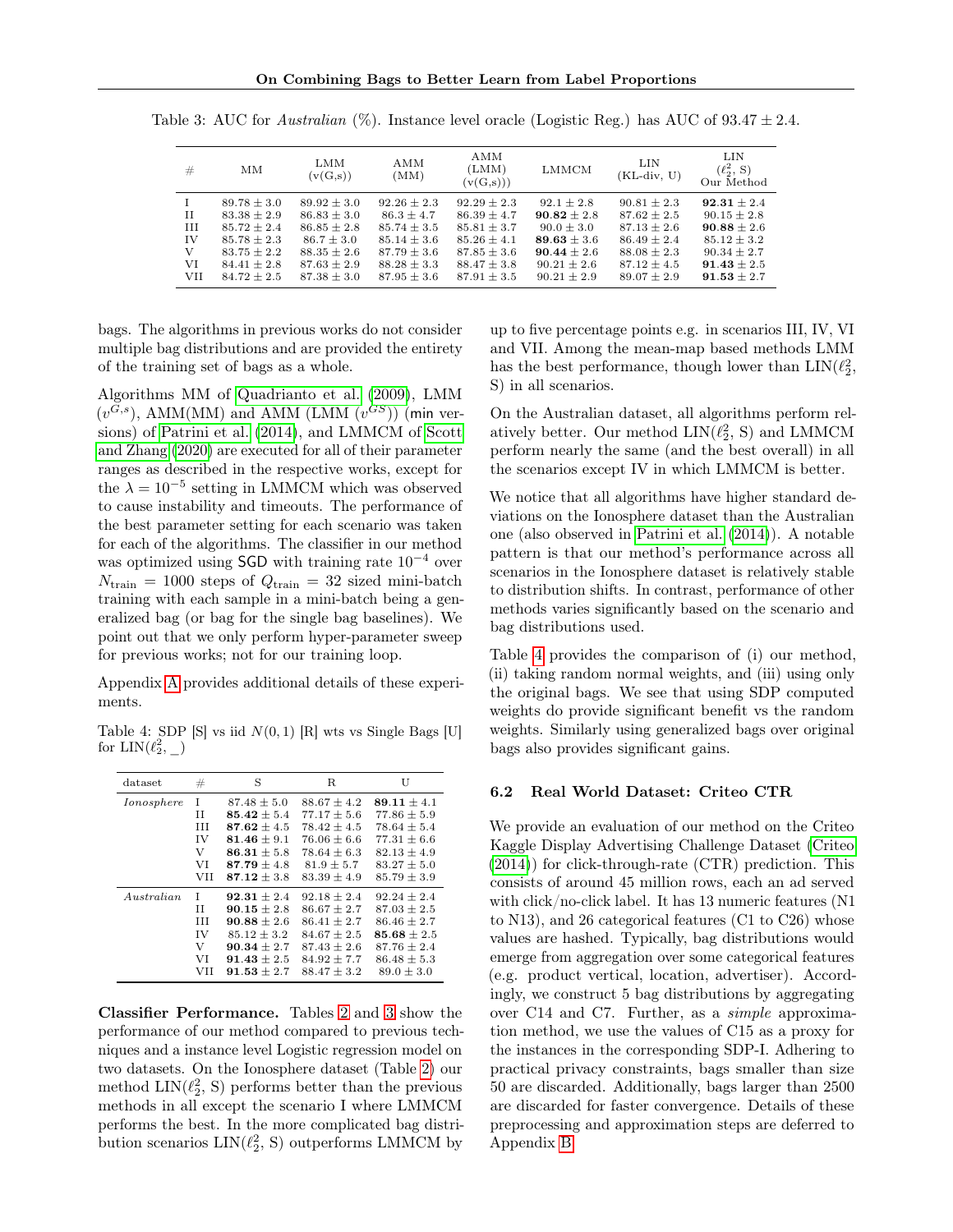We use a 5-fold train-test split with the bag distributions generated on each training set. The implementations of the previous methods (except for (KL-div, U) evaluated on UCI datasets (Tables [2,](#page-6-1) [3\)](#page-7-1) do not scale to the Criteo dataset size and are omitted. We train a similar (as in Sec. [6.1\)](#page-5-3) linear classifier (with sigmoid activation) using (i) single bags  $\ell_2^2$ -loss baseline  $(\ell_2^2, U)$ , (ii) single bag KL-divergence loss baseline (KL-div, U), (iii) our generalized bags with SDP computed weights  $(\ell_2^2, S)$ , and (iv) our method with  $\ell_1$ -loss  $(\ell_1, S)$ . A mini-batch has 8 samples of 5-bag tuples, each with one bag from the 5 bag distributions. The AUC scores on the test set in the last 10 training epochs (out of a total of 20) are considered. The results are included in Table [5.](#page-8-2) Our method performs the best overall with a statistically significant AUC gap over the baselines.

<span id="page-8-2"></span>Table 5: AUC for *Criteo*  $(\%)$ . Instance level Linear classifier (log. reg) AUC of  $76.25 \pm 0.02$ .

| LIN<br>$(\ell_2^2, U)$ | LIN<br>$(KL-div, U)$ | LIN<br>$(\ell_2^2, S)$<br>Our Method | LIN<br>$(\ell_1, S)$ |  |
|------------------------|----------------------|--------------------------------------|----------------------|--|
| $72.22 + 0.20$         | $71.63 \pm 0.20$     | $72.65 \pm 0.17$                     | $72.52 \pm 0.14$     |  |

### <span id="page-8-0"></span>6.3 Real World Dataset: MovieLens 20M

Along similar lines as the Criteo CTR experiments, we also provide an evaluation on the MovieLens-20m [\(Harper and Konstan](#page-9-22) [\(2016\)](#page-9-22); [Movielens-20M\)](#page-9-23) dataset for movie good/bad rating prediction. Firstly, the movie ratings are reduced to binary  $\{0, 1\}$  using a natural partition of the rating scale. The dataset consists of around 19.8 million timestamped ratings of 10370 movies, with movies rated multiple times by different users. Each of these movies further has an associated vector of of 1128 genome tag scores with each score measuring the relevance of that tag to the movie's reviews. It is reasonable to assume that this genome tag scores vector captures the quality of the movie, and correlates with the ratings it receives, albeit from different users. Of course, movies may receive a mixture of good and bad ratings making this a noisy classification dataset, with an instance consisting of a timestamped rating with the feature vector of the genome tag scores for the movie.

We created natural bags as follows: For a given date, the instances timestamped with that date are grouped into 5 bags based on timestamp mod 5. These bags are then partitioned into 12 bag distributions, one for each month of the year. In a manner similar to the previous subsection, we use the movie genres strings to create proxy instances to formulate SDP-I for computing the weight distribution. Bags smaller than size 50 are discarded and larger than 2500 are discarded. Additional details are deferred to Appendix [C.](#page-13-0)

Using a 5-fold train-test split with the bag distributions generated on each training set, we train a 2-layer perceptron (2LP) classifier – with a dense 64-node hidden layer with relu activations and sigmoid activated output – using the same methods as in Sec. [6.2.](#page-7-0) A mini-batch has 4 samples of 12-bag tuples, each with one bag from the 12 bag distributions. The AUC scores on the test set in the last 10 training epochs (out of a total of 20) are considered. The results included in Table [6](#page-8-3) show that our method performs the best overall with a statistically significant AUC gap over the baselines. The scores are low for all the methods due to this being a noisy classification dataset, the instance level AUC itself being 71.79%.

<span id="page-8-3"></span>Table 6: AUC for *MovieLens20m*  $(\%)$ . Instance level 2-layer perceptron (log. reg) AUC of  $71.79 \pm 0.03$ .

| 2LP<br>$(\ell_2^2, U)$ | 2LP<br>$(KL-div, U)$ | 2LP<br>$(\ell_2^2, S)$<br>Our Method | 2LP<br>$(\ell_1, S)$ |
|------------------------|----------------------|--------------------------------------|----------------------|
| $62.62 + 0.35$         | $63.53 \pm 0.25$     | 64.35 $\pm$ 0.47                     | $64.03 \pm 1.03$     |

Experimental Code. The code used for the empirical studies included in this paper is available at [https://github.com/google-research/](https://github.com/google-research/google-research/tree/master/On_Combining_Bags_to_Better_Learn_from_Label_Proportions) [google-research/tree/master/On\\_Combining\\_Bags\\_](https://github.com/google-research/google-research/tree/master/On_Combining_Bags_to_Better_Learn_from_Label_Proportions) [to\\_Better\\_Learn\\_from\\_Label\\_Proportions](https://github.com/google-research/google-research/tree/master/On_Combining_Bags_to_Better_Learn_from_Label_Proportions).

## 7 CONCLUSION

We approach the LLP problem from a less studied direction - distribution of bags. Since bags are predetermined, they may not be amenable to an optimal LLP solution. We propose a method to linearly combine bags from different distributions to form Generalized Bags that satisfy certain isotropicity conditions. We prove bounds on the instance level accuracy of an LLP model trained on such generalized bags, independent of how the labels are distributed. Our experiments also demonstrate the applicability and robustness of our methods to various bag distribution scenarios on pseudo-synthetic and real-world datasets. We showed empirically that even a simple approximation methodology of the SDP computation provides a statistically significant gain over baselines on large datasets. A future direction of research is to design more sophisticated and robust approximation methods that can help further improve the performance of the classifier.

#### References

<span id="page-8-1"></span>UCI Ionosphere. [https://archive.ics.uci.edu/ml/](https://archive.ics.uci.edu/ml/datasets/ionosphere) [datasets/ionosphere](https://archive.ics.uci.edu/ml/datasets/ionosphere).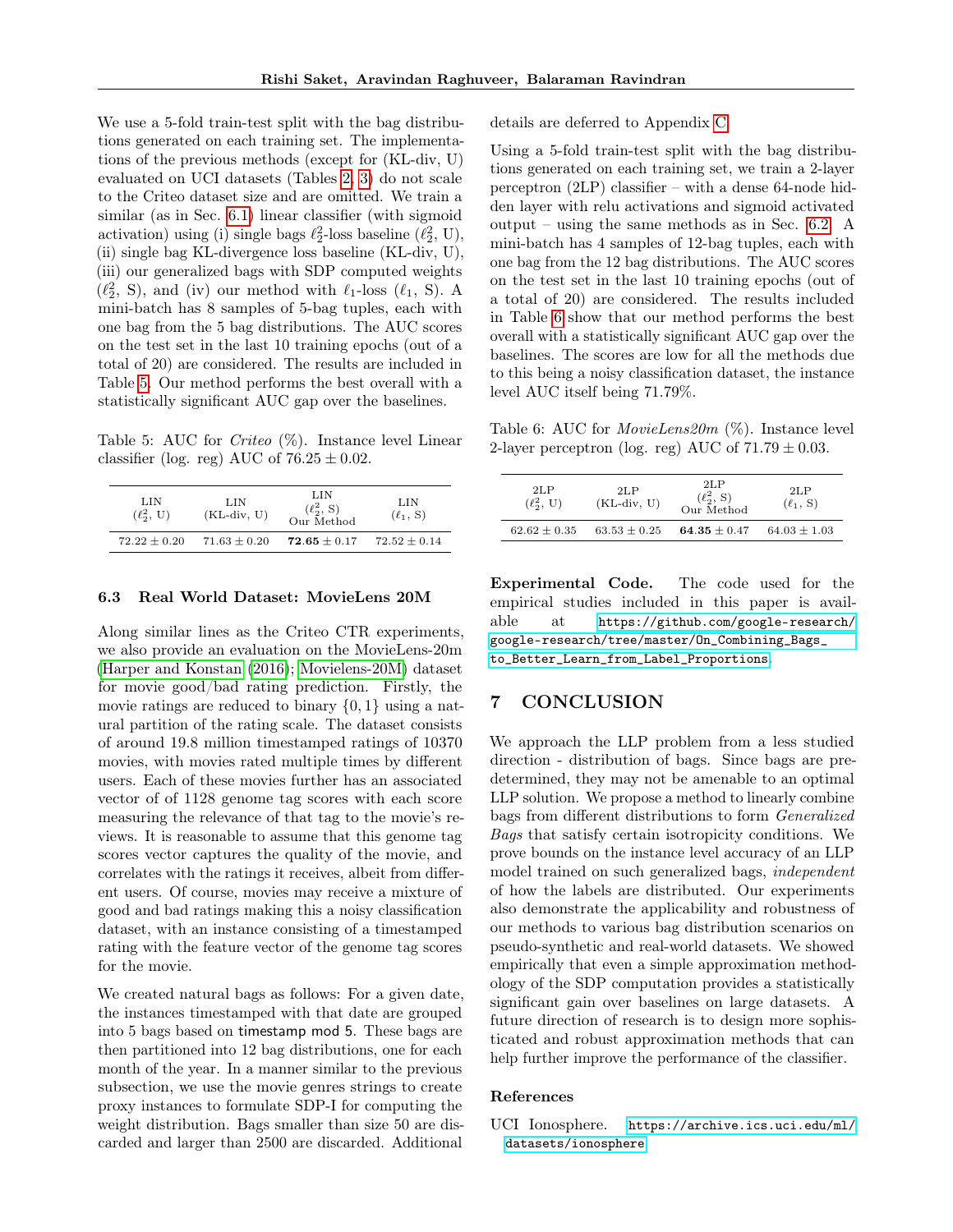- <span id="page-9-20"></span>Statlog (Australian Credit Approval) data set. [https://archive.ics.uci.edu/ml/datasets/](https://archive.ics.uci.edu/ml/datasets/statlog+(australian+credit+approval)) [statlog+\(australian+credit+approval\)](https://archive.ics.uci.edu/ml/datasets/statlog+(australian+credit+approval)).
- <span id="page-9-13"></span>Ehsan Mohammady Ardehaly and Aron Culotta. Cotraining for demographic classification using deep learning from label proportions. In ICDM, pages 1017–1024, 2017.
- <span id="page-9-12"></span>Gerda Bortsova, Florian Dubost, Silas N. Ørting, Ioannis Katramados, Laurens Hogeweg, Laura H. Thomsen, Mathilde M. W. Wille, and Marleen de Bruijne. Deep learning from label proportions for emphysema quantification. In Medical Image Computing and Computer Assisted Intervention - MICCAI, volume 11071 of Lecture Notes in Computer Science, pages 768–776. Springer, 2018.
- <span id="page-9-2"></span>Lei Chen, Zheng Huang, and Raghu Ramakrishnan. Cost-based labeling of groups of mass spectra. In Proceedings of the 2004 ACM SIGMOD international conference on Management of data, pages 167–178, 2004.
- <span id="page-9-6"></span>Shuo Chen, Bin Liu, Mingjie Qian, and Changshui Zhang. Kernel k-means based framework for aggregate outputs classification. In Yücel Saygin, Jeffrey Xu Yu, Hillol Kargupta, Wei Wang, Sanjay Ranka, Philip S. Yu, and Xindong Wu, editors, ICDM, pages 356–361, 2009.
- <span id="page-9-21"></span>Criteo. Kaggle display advertising challenge dataset, 2014. URL [http://labs.criteo.com/2014/02/](http://labs.criteo.com/2014/02/kaggle-display-advertising-challenge-dataset/) [kaggle-display-advertising-challenge-dataset/](http://labs.criteo.com/2014/02/kaggle-display-advertising-challenge-dataset/).
- <span id="page-9-8"></span>Nando de Freitas and Hendrik Kück. Learning about individuals from group statistics. In UAI, pages 332–339, 2005.
- <span id="page-9-1"></span>Lucio Mwinmaarong Dery, Benjamin Nachman, Francesco Rubbo, and Ariel Schwartzman. Weakly supervised classification in high energy physics. Journal of High Energy Physics, 2017(5):1–11, 2017.
- <span id="page-9-18"></span>Thomas G. Dietterich, Richard H. Lathrop, and Tomás Lozano-Pérez. Solving the multiple instance problem with axis-parallel rectangles. Artif. Intell.,  $89(1-2)$ : 31–71, January 1997. ISSN 0004-3702. doi: 10.1016/ S0004-3702(96)00034-3. URL [https://doi.org/10.](https://doi.org/10.1016/S0004-3702(96)00034-3) [1016/S0004-3702\(96\)00034-3](https://doi.org/10.1016/S0004-3702(96)00034-3).
- <span id="page-9-19"></span>Dheeru Dua and Casey Graff. UCI machine learning repository, 2017. URL [http://archive.ics.uci.edu/](http://archive.ics.uci.edu/ml) [ml](http://archive.ics.uci.edu/ml).
- <span id="page-9-15"></span>Gabriel Dulac-Arnold, Neil Zeghidour, Marco Cuturi, Lucas Beyer, and Jean-Philippe Vert. Deep multi-class learning from label proportions. CoRR, abs/1905.12909, 2019. URL [http://arxiv.org/abs/](http://arxiv.org/abs/1905.12909) [1905.12909](http://arxiv.org/abs/1905.12909).
- <span id="page-9-22"></span>F. Maxwell Harper and Joseph A. Konstan. The movielens datasets: History and context. ACM Trans.

Interact. Intell. Syst., 5(4):19:1–19:19, 2016. doi: 10.1145/2827872. URL [https://doi.org/10.1145/](https://doi.org/10.1145/2827872) [2827872](https://doi.org/10.1145/2827872).

- <span id="page-9-9"></span>Jerónimo Hernández-González, Iñaki Inza, and José Antonio Lozano. Learning bayesian network classifiers from label proportions. Pattern Recognit., 46(12): 3425–3440, 2013.
- <span id="page-9-11"></span>Dimitrios Kotzias, Misha Denil, Nando de Freitas, and Padhraic Smyth. From group to individual labels using deep features. In SIGKDD, pages 597–606, 2015.
- <span id="page-9-14"></span>Jiabin Liu, Bo Wang, Zhiquan Qi, Yingjie Tian, and Yong Shi. Learning from label proportions with generative adversarial networks. In Hanna M. Wallach, Hugo Larochelle, Alina Beygelzimer, Florence d'Alché-Buc, Emily B. Fox, and Roman Garnett, editors, NeurIPS, pages 7167–7177, 2019.
- <span id="page-9-23"></span>Movielens-20M. Movielens 20m dataset. URL [https:](https://grouplens.org/datasets/movielens/20m/) [//grouplens.org/datasets/movielens/20m/](https://grouplens.org/datasets/movielens/20m/).
- <span id="page-9-5"></span>David R. Musicant, Janara M. Christensen, and Jamie F. Olson. Supervised learning by training on aggregate outputs. In ICDM, pages 252–261. IEEE Computer Society, 2007.
- <span id="page-9-4"></span>Giorgio Patrini, Richard Nock, Tibério S. Caetano, and Paul Rivera. (almost) no label no cry. In Zoubin Ghahramani, Max Welling, Corinna Cortes, Neil D. Lawrence, and Kilian Q. Weinberger, editors, Advances in Neural Information Processing Systems, pages 190–198, 2014.
- <span id="page-9-3"></span>Novi Quadrianto, Alexander J. Smola, Tibério S. Caetano, and Quoc V. Le. Estimating labels from label proportions. J. Mach. Learn. Res., 10:2349–2374, 2009.
- <span id="page-9-0"></span>Stefan Rueping. Svm classifier estimation from group probabilities. In ICML, 2010.
- <span id="page-9-10"></span>Stefan Rüping. SVM classifier estimation from group probabilities. In Johannes Fürnkranz and Thorsten Joachims, editors, ICML, pages 911–918, 2010.
- <span id="page-9-17"></span>Clayton Scott and Jianxin Zhang. Learning from label proportions: A mutual contamination framework. In NeurIPS, 2020.
- <span id="page-9-16"></span>Yong Shi, Jiabin Liu, Bo Wang, Zhiquan Qi, and Yingjie Tian. Deep learning from label proportions with labeled samples. Neural Networks, 128:73–81, 2020.
- <span id="page-9-7"></span>Marco Stolpe and Katharina Morik. Learning from label proportions by optimizing cluster model selection. In Dimitrios Gunopulos, Thomas Hofmann, Donato Malerba, and Michalis Vazirgiannis, editors, ECML PKDD Proceedings, Part III, volume 6913, pages 349–364. Springer, 2011.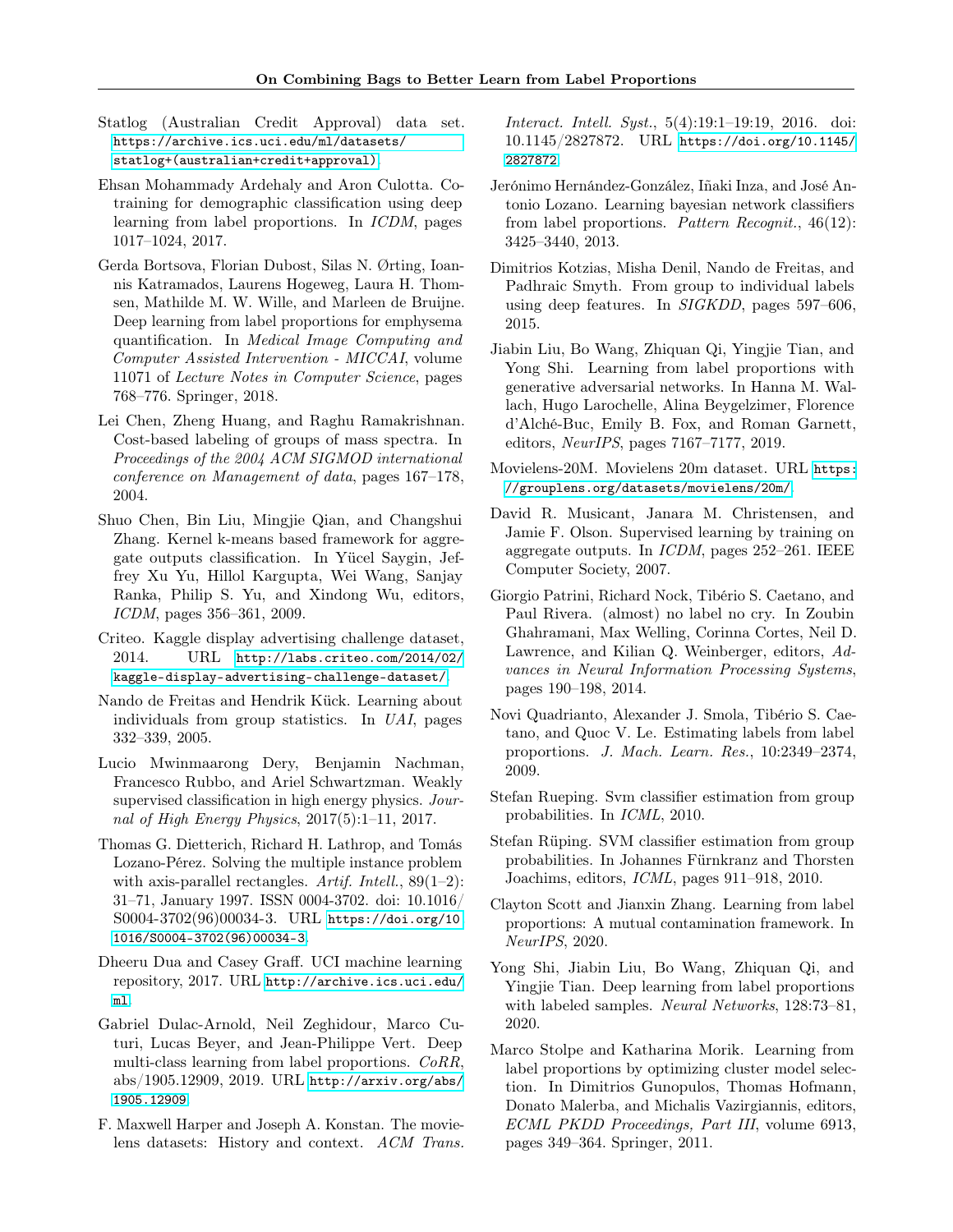- <span id="page-10-4"></span>R. Vershynin. How close is the sample covariance matrix to the actual covariance matrix? J. Theor. Probab., 25:655—-686, 2012a.
- <span id="page-10-3"></span>Roman Vershynin. Introduction to the non-asymptotic analysis of random matrices. In Compressed Sensing, pages 210–268. Cambridge University Press, 2012b. URL <https://arxiv.org/pdf/1011.3027.pdf>.
- <span id="page-10-0"></span>Janusz Wojtusiak, Katherine Irvin, Aybike Birerdinc, and Ancha V Baranova. Using published medical results and non-homogenous data in rule learning. In 2011 10th International Conference on Machine Learning and Applications and Workshops, volume 2, pages 84–89. IEEE, 2011.
- <span id="page-10-1"></span>Felix X. Yu, Dong Liu, Sanjiv Kumar, Tony Jebara, and Shih-Fu Chang. ∝SVM for learning with label proportions. In ICML, volume 28 of JMLR Workshop and Conference Proceedings, pages 504–512, 2013.
- <span id="page-10-2"></span>Felix X. Yu, Sanjiv Kumar, Tony Jebara, and Shih-Fu Chang. On learning with label proportions. CoRR, abs/1402.5902, 2014. URL [http://arxiv.org/abs/](http://arxiv.org/abs/1402.5902) [1402.5902](http://arxiv.org/abs/1402.5902).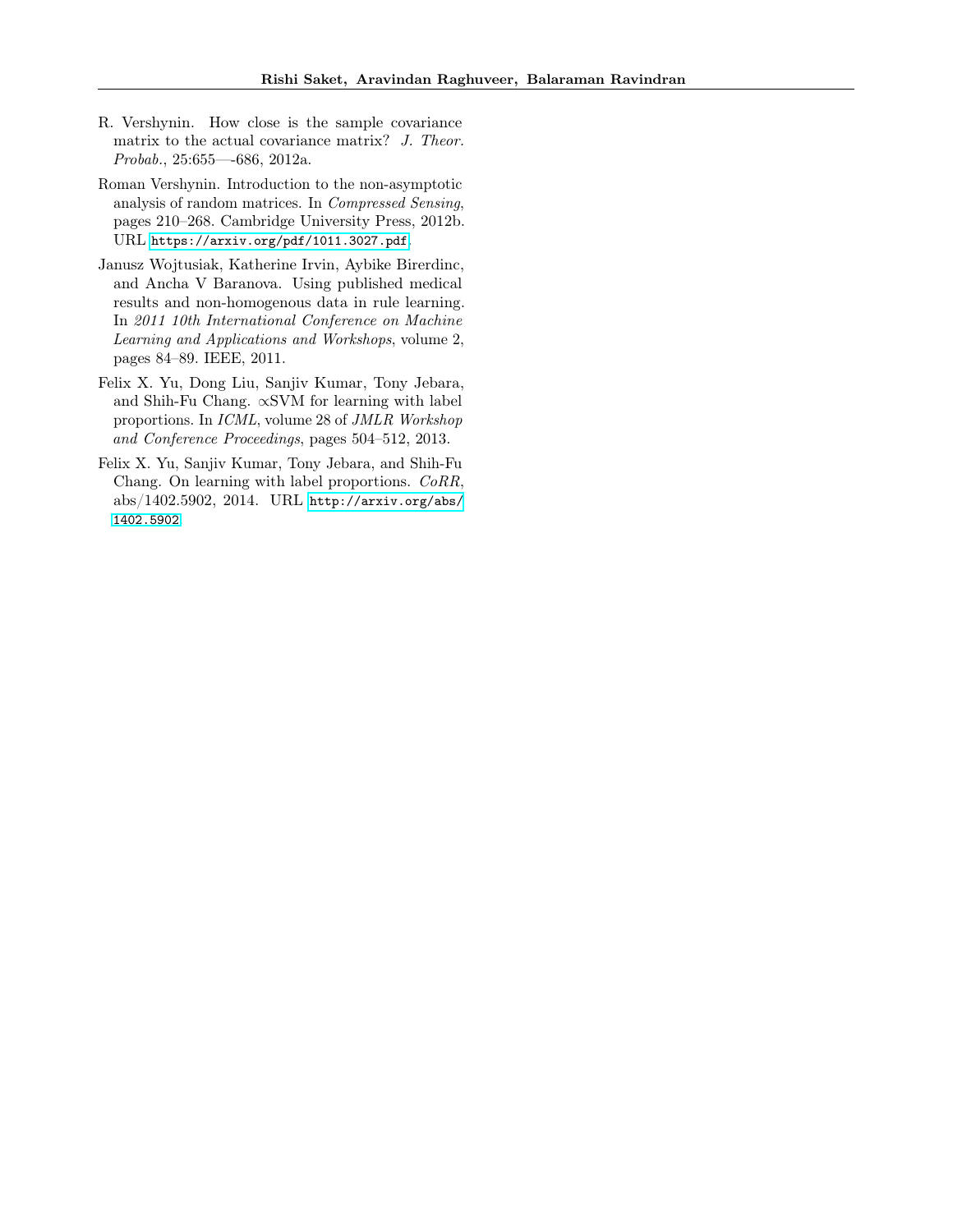# Supplementary Material: On Combining Bags to Better Learn from Label Proportions

## <span id="page-11-0"></span>A ADDITIONAL DETAILS FOR PSEUDO-SYNTHETIC DATASET EXPERIMENTS

## A.1 Hyperparameter Tuning for Comparative Methods

As mentioned in Section 6.1, we compare against the following mean-map based methods: MM of [Quadrianto](#page-9-3) [et al.](#page-9-3) [\(2009\)](#page-9-3), LMM  $(v^{G,s})$ , AMM(MM) and AMM (LMM  $(v^{GS})$ ) (min versions) of [Patrini et al.](#page-9-4) [\(2014\)](#page-9-4). The implementation of all these (and for the Logistic Regression oracle baseline) is adapted from the the  $code<sup>1</sup>$  $code<sup>1</sup>$  $code<sup>1</sup>$  made publicly available by [Patrini et al.](#page-9-4)  $(2014)$ . We execute all these baselines for all the hyperparameter settings used in [Patrini et al.](#page-9-4) [\(2014\)](#page-9-4). In particular, (i) for logistic regression:  $\lambda \in \{0, 1, 10, 100\}$ , (ii) for MM:  $\lambda \in \{0, 1, 10, 100\}$ , (iii) for LMM  $(v^{G,s})$ : $\lambda \in$  $\{0, 1, 10, 100\}, \gamma \in \{0.01, 0.1, 1\}, \sigma \in \{0.25, 0.5, 1\}, \text{ (iv)}$ for AMM(MM):  $\lambda \in \{0, 1, 10, 100\}$ , and (v) for AMM  $(LMM (v^{GS})): \lambda \in \{0, 1, 10, 100\}, \gamma \in \{0.01, 0.1, 1\}.$ 

The implementation of the LMMCM method was taken from the code<sup>[2](#page-11-3)</sup> released by [Scott and Zhang](#page-9-17) [\(2020\)](#page-9-17). The method was executed on  $\lambda \in$  $\{1, 10^{-1}, 10^{-2}, 10^{-3}, 10^{-4}\}.$  The parameter setting 10<sup>−</sup><sup>5</sup> resulted in instability and time-outs on the bag distribution scenarios in our experiments. We note that the LMMCM method requires that the number of bags be even which the experiments of [Scott and](#page-9-17) [Zhang](#page-9-17) [\(2020\)](#page-9-17) ensured. In our experiments that may not be true, in which case one randomly chosen bag is dropped.

As mentioned in Section 6.1, for each method above, for each dataset and scenario the score taken was that corresponding to parameter setting with the highest average AUC across the 5 times 5 fold-split runs.

## A.2 SDP Solutions Used

Here we describe solutions to the SDP in FIND-WT- $\text{DIST (Alg. 1)}$  for the bag distribution scenarios I-VII. For each scenario  $\nu = I, \ldots$ , VII the solution **W** is a  $d_{\nu} \times d_{\nu}$  matrix where  $d_{\nu}$  is the total number of bag

<-Mutual-Contamination-Framework>

distributions in scenario  $\nu$ . Except for scenario VI, the SDP is feasible – with scenarios II and III admitting the same solution. The resultant solutions to the SDP  $\mathbf{W}_{\nu}$  are given in Table [A1.](#page-12-0)

For the bag distributions in VI, the SDP however is infeasible. We use a simple slack variables method to relax the constraints of the SDP as given in Fig. 2. The number of slack variables in full generality is quadratic in the number of instances in the dataset. However, leveraging the independence in the sampling of instances in the bags of our distributions we solve the relaxed SDP on clusters of two instances each. Minimizing the slack variable sum (weighted by  $\lambda =$  $(10^2)$  we obtain a rank-4 matrix **W** as a solution to the relaxed SDP, also listed in Table [A1.](#page-12-0) The weights in the solution are ordered corresponding to bag distributions per cluster  $i$ , where for each cluster the heavier (by size) bag distribution is ordered earlier. For scenarios V-VII, the straddling bag distribution occur first, then the others for clusters  $i = 1, 2, 3$ .

### A.3 Comparison with  $\ell_1$ -loss

We also compare with the results given by optimizing the generalized bag level  $\ell_1$ -loss instead of  $\ell_2^2$ -loss. Table [A2](#page-12-1) shows the comparison of  $\ell_2^2$ -loss using SDP computed weights vs  $\ell_1$ -loss with SDP [S] or random Gaussian [R] weights as well as using original bags [U] instead of generalized bags. We observe that on both the  $(\ell_2^2, S)$  and  $(\ell_1, S)$  methods perform the best overall, with the latter performing better better than the former on the Ionosphere dataset, while both perform similarly on the Australian dataset. This provides evidence for the efficacy of  $\ell_1$ -loss optimization, as well as the performance benefit accrued by using the SDP calculated weights even for the  $\ell_1$ -loss case.

Extending our work to more loss functions and finding a general framework to understand the interaction between loss functions and generalized bags is a very interesting problem that we leave for future work.

## <span id="page-11-1"></span>B EXPERIMENTS ON CRITEO CTR DATASET

We elaborate on the description of the experiments presented in Sec. 6.2.

<span id="page-11-3"></span><span id="page-11-2"></span><sup>1</sup> <https://github.com/giorgiop/almostnolabel>

<sup>2</sup> [https://github.com/Z-Jianxin/](https://github.com/Z-Jianxin/Learning-from-Label-Proportions-A)

[Learning-from-Label-Proportions-A](https://github.com/Z-Jianxin/Learning-from-Label-Proportions-A)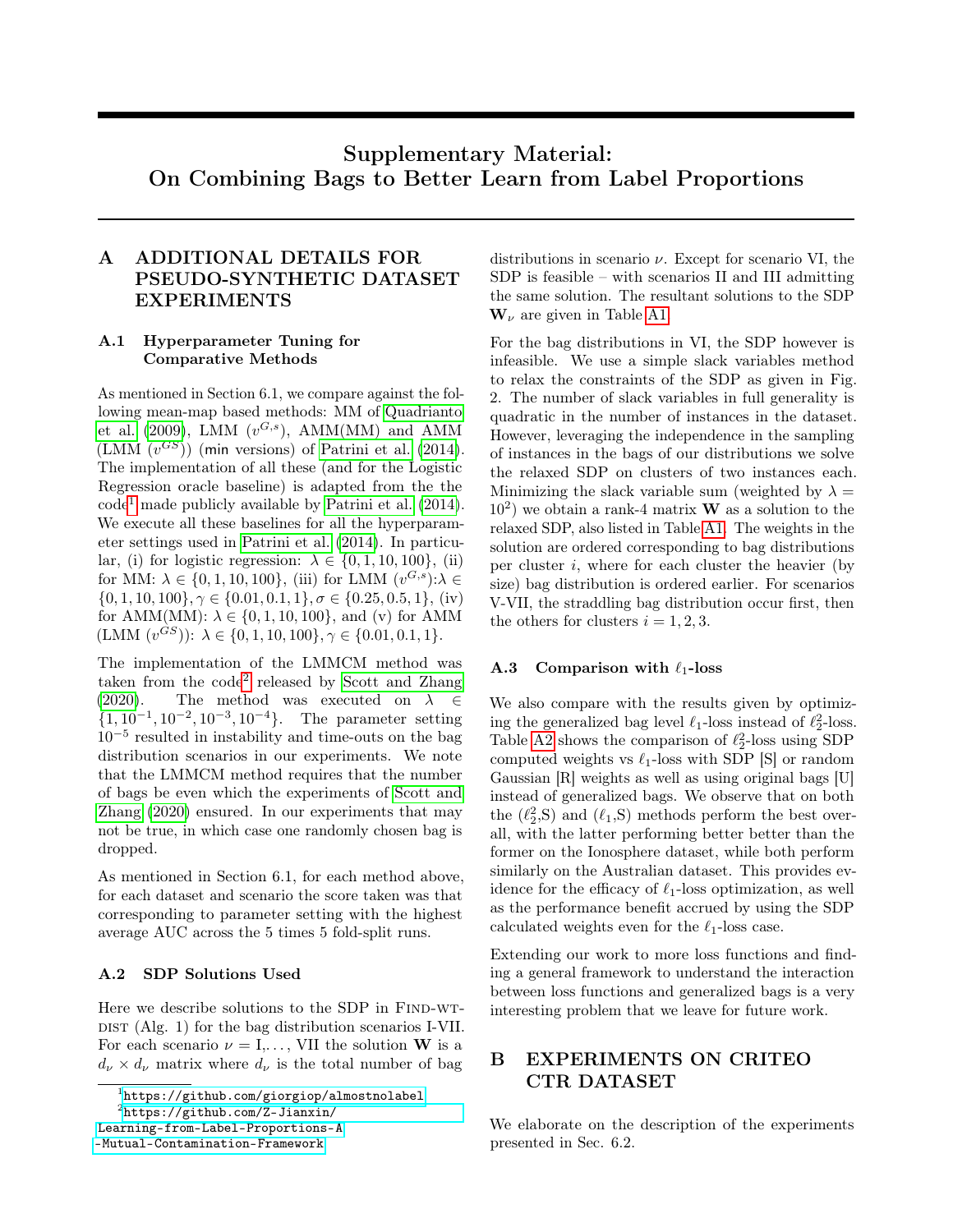<span id="page-12-0"></span>

| Scenario |                                                                                                                    |                                                                            |                                                                      |                                                                                 |                                                                                                      | W                                                                     |
|----------|--------------------------------------------------------------------------------------------------------------------|----------------------------------------------------------------------------|----------------------------------------------------------------------|---------------------------------------------------------------------------------|------------------------------------------------------------------------------------------------------|-----------------------------------------------------------------------|
| I        |                                                                                                                    |                                                                            |                                                                      |                                                                                 | 3.125<br>$-3.125$                                                                                    | $-3.125$<br>3.125                                                     |
| II, III  | 0.136<br>0.<br>$\overline{0}$ .<br>$-1.22$<br>0.<br>0.                                                             | $\hspace{0.6cm}0.$<br>0.136, 0.<br>0.<br>0.<br>$-1.22$<br>$\overline{0}$ . | $\overline{0}$ .<br>0.136<br>0.<br>$\hspace{0.1em}0.$<br>$-1.22$ 0.  | $-1.22$<br>0.<br>$\overline{\phantom{0}}$ 0.<br>10.98<br>0.                     | 0.<br>$-1.22$<br>0.<br>0.<br>10.98<br>$\hspace{0.1em}0.$                                             | 0.<br>0.<br>$-1.22$<br>0.<br>0.<br>10.98                              |
| IV       | 2.131<br>0.<br>2.131<br>0.<br>0.<br>0.<br>$-2.131$<br>$\overline{0}$ .<br>$\overline{0}$ .<br>$-2.131$<br>0.<br>0. | 2.131<br>$\hspace{0.1em}0.$<br>$\hspace{0.1em}0.$                          | $\overline{0}$ .<br>$\overline{0}$ .<br>$-2.131$                     | $-2.131$<br>0.<br>$\hspace{0.1em}0.$<br>2.131<br>$\overline{0}$ .<br>$\theta$ . | $\mathbf{0}$ .<br>$-2.131$<br>0.<br>$\hspace{0.1em}0.$<br>2.131<br>0.                                | $\overline{0}$ .<br>$\overline{0}$ .<br>$-2.131$<br>0.<br>0.<br>2.131 |
| V        |                                                                                                                    |                                                                            | $-1.79$                                                              | $5.36 -1.79$<br>0.596                                                           | $-1.79$<br>$\begin{array}{cccc} -1.79 & 0.596 & 0.596 \\ -1.79 & 0.596 & 0.596 \end{array}$<br>0.596 | $-1.79$ ]<br>0.596<br>0.596<br>0.596                                  |
| VI       |                                                                                                                    |                                                                            | 0.368<br>$\begin{array}{c} -1.408 \\ -1.471 \end{array}$<br>$-1.471$ | $-1.408$<br>5.39<br>5.631<br>5.631                                              | $-1.471$<br>5.631<br>5.882<br>5.882                                                                  | $-1.471$ ]<br>5.631<br>5.882<br>17.921                                |
| VII      | 3.13<br>$-1.04$<br>$-3.125$<br>$1.3e - 04$<br>3.13                                                                 | $-1.04$<br>0.6<br>1.04<br>$-0.74$<br>$-1.8$                                | $-3.125$<br>1.04<br>3.125<br>$-1.7e-04$ 2.23<br>$-3.13$              |                                                                                 | $1.3e - 0.4$<br>$-7.4$<br>$-1.7e-04$<br>2.23                                                         | $3.13$ ]<br>$-1.8$<br>$-3.13$<br>2.23<br>5.36                         |

Table A1: SDP solution matrices W

Table A2:  $(\ell_2^2, S)$  vs  $(\ell_1, [S, R, U])$ 

<span id="page-12-1"></span>

|     | Ionosphere      |                 |                             |                 |  |  |  |  |
|-----|-----------------|-----------------|-----------------------------|-----------------|--|--|--|--|
| #   | $(\ell_2^2, S)$ |                 | $(\ell_1, S)$ $(\ell_1, R)$ | $(\ell_1, U)$   |  |  |  |  |
| T   | $87.48 \pm 5.0$ | $88.55 \pm 4.3$ | $88.94 \pm 4.1$             | $89.21 \pm 4.0$ |  |  |  |  |
| H   | $85.42 \pm 5.4$ | $86.9 \pm 4.6$  | $79.63 \pm 5.3$             | $79.33 \pm 5.6$ |  |  |  |  |
| Ш   | $87.62 + 4.5$   | $88.06 \pm 3.7$ | $80.43 \pm 4.4$             | $80.01 \pm 5.1$ |  |  |  |  |
| IV  | $81.46 \pm 9.1$ | $84.2 + 7.0$    | $78.61 + 5.8$               | $78.78 + 6.1$   |  |  |  |  |
| V   | $86.31 + 5.8$   | $87.44 + 4.9$   | $80.92 + 5.5$               | $83.19 + 4.6$   |  |  |  |  |
| VI  | $87.79 + 4.8$   | $88.4 \pm 4.1$  | $83.48 \pm 4.8$             | $84.07 \pm 4.6$ |  |  |  |  |
| VH  | $87.12 \pm 3.8$ | $87.87 \pm 3.6$ | $84.83 \pm 4.3$             | $86.39 \pm 3.7$ |  |  |  |  |
|     |                 |                 | $A$ ustralian               |                 |  |  |  |  |
| #   | $(\ell_2^2, S)$ | $(\ell_1, S)$   | $(\ell_1,R)$                | $(\ell_1, U)$   |  |  |  |  |
| T   | $92.31 \pm 2.4$ | $92.22 \pm 2.4$ | $92.18 \pm 2.4$             | $92.23 \pm 2.4$ |  |  |  |  |
| H   | $90.15 \pm 2.8$ | $90.1 \pm 2.8$  | $87.68 \pm 2.6$             | $87.56 \pm 2.5$ |  |  |  |  |
| ш   | $90.88 \pm 2.6$ | $90.66 \pm 2.5$ | $87.41 \pm 2.5$             | $87.05 \pm 2.6$ |  |  |  |  |
| IV  | $85.12 \pm 3.2$ | $86.4 \pm 2.6$  | $85.76 \pm 2.4$             | $86.28 \pm 2.4$ |  |  |  |  |
| V   | $90.34 + 2.7$   | $90.32 + 2.5$   | $88.3 + 2.5$                | $88.23 \pm 2.4$ |  |  |  |  |
| VI  | $91.43 + 2.5$   | $91.19 + 2.3$   | $86.27 + 6.4$               | $87.12 + 4.8$   |  |  |  |  |
| VII | $91.53 + 2.7$   | $91.42 + 2.6$   | $89.17 + 3.0$               | $89.34 + 3.0$   |  |  |  |  |

Feature Preprocessing. The features of the dataset are first preprocessed as follows. The numerical feature values are categorized into around 40 buckets – of exponentially increasing values – labeled by integers starting from 0. The raw categorical feature values are given as hashes, and for each such feature the distinct values are converted into integers starting from 0. The missing values in each feature are assigned to be integer means of the values of that feature.

Bag Distributions. We choose two categorical features C14 and C7 to create the bag distributions as follows. For each distinct pairs of values of C14 and C7 there is a bag consisting of all instances with those two values in C14 and C7 respectively. Thus, for each distinct value of C14 we have a collection (distribution) of bags given by the different co-occurring values of C7. However, the number of bags for each of the 26 distinct values of C14 vary significantly. To make sure we have roughly equal number of bags per distribution we partition the values of C14 into 5 groups and for each group we take the union of the corresponding collections as a bag distribution. Thus, we obtain 5 different bag distributions. We only consider bags of sizes at least  $t_{\text{low}} = 50$  and at most  $t_{\text{high}} = 2500$ . The bag distributions are computed for each train-split (of the 5-fold split) separately. There are approximately 36,100 training bags for each of the train-splits, partitioned roughly evenly among the 5 bag distributions.

#### Approximate SDP Solution. (Table [A3\)](#page-13-1) The num-

ber of constraints of SDP-I in Fig.2 makes it prohibitive to formulate and solve exactly at the scale of the this dataset. For our experiment we do a crude approximation as follows. We select C15, which has around 15,000 distinct values, and partition these values into 50 buckets have similar similar frequency counts. We use the new C15\_bucketized feature as a proxy for instances and formulate an approximate version of SDP-I. Note that the bags may now be multisets in terms of the values of C15\_bucketized. Thus, we compute for the 5 bag distributions, the  $50 \times 50$  second moment matrix  $\mathbf{Q}^{(i)}$  as well as the 50-dimensional mean-vectors  $\boldsymbol{\mu}^{(i)}$   $(i = 1, \ldots, 5)$  to correctly formulate an extension of SDP-I for multiset bags. The SDP is over a  $5 \times 5$ psd matrix, and has  $\binom{50}{2} + 50 = 1275$  constraints.

The SDP is, due to these real-data constraints, not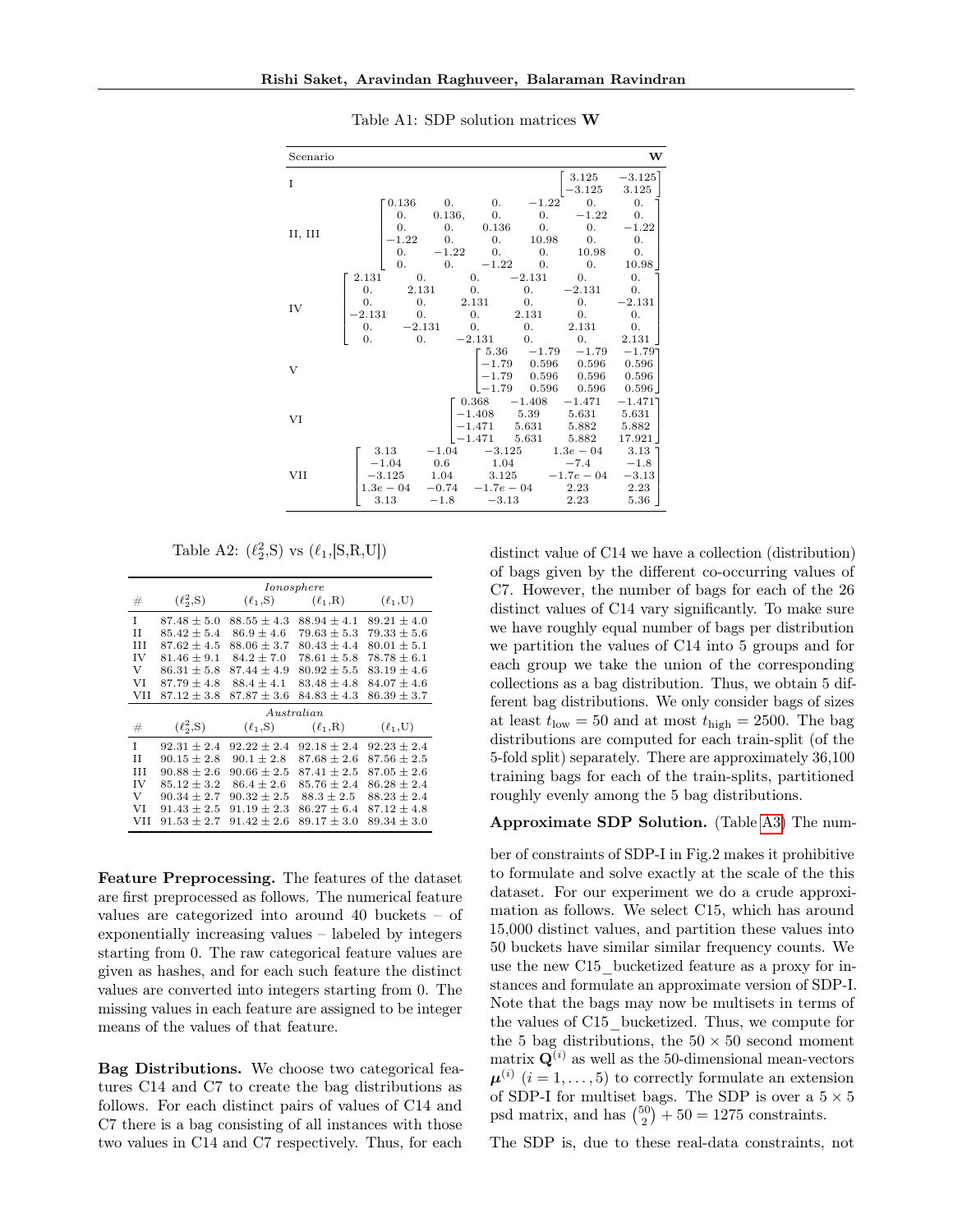| 0.26      | $-0.271$ | $-0.073$ | $-0.106$ | $0.164$ $\overline{1}$ |
|-----------|----------|----------|----------|------------------------|
| $-0.271$  | 0.305    | 0.142    | 0.122    | $-0.209$               |
| $-0.073$  | 0.142    | 0.217    | 0.062    | $-0.16$                |
| $-0.1061$ | 0.122    | 0.062    | 0.0487   | $-0.086$               |
| 0.164     | $-0.209$ | $-0.160$ | $-0.086$ | 0.169                  |

<span id="page-13-1"></span>Table A3: Approx. SDP solution normalized matrix W for Criteo Kaggle dataset experiments

exactly feasible and is solved approximately using slack variables for the constraints as given in [\(5\)](#page-5-4), with  $\lambda =$ 101 and  $\lambda' = 1$ . We formulate and solve this SDP for the entire unsplit dataset using higher bag size threshold values  $t_{\text{low}} = 63$  and at most  $t_{\text{high}} = 3125$ and use the normalized solution (presented in Table [A3\)](#page-13-1) in the training loops (as described in Sec. 5.2) for each of the 5 train/test splits.

Model Training. As mentioned above, the feature vectors values preprocessed to be integers. We use a linear classifier with sigmoid activation which takes as input one-hot encodings of the feature vectors. We omit those features which have more than 10,000 distinct values. The total number of the input features (expanded as one-hot encodings) to the classifier is 20179.

The model is trained on the training data aggregated into bags as above for our generalized bags methods and the single bag baselines as presented in Sec. 6.2. In the bag training loop, each mini-batch step has 8 samples of 5-tuples of bags, one bag each sampled uniformly from the 5 bag distributions. The single bag methods consider the mini-batch as consisting of  $8\times5$  $= 40$  training bags. Our generalized bags methods generate 25 generalized bags for each of the 5-tuples, by independently sampling multiple weight vectors uniformly using the Gaussian covariance matrix  $\bf{W}$  given by the SDP.

The model is also trained on the row-level training data for the linear (log. reg.) classifier using binary crossentropy loss. Here, the training splits have around 36.5 million labeled instances.

The test splits used for evaluating the performance for all the methods have approximately 9 million labeled instances. We use the Adam optimizer with  $10^{-3}$  learning rate, and for each split take AUC scores on the test set for the last 10 (out of a total of 20) training epochs.

## <span id="page-13-0"></span>C EXPERIMENTS ON MOVIELENS 20M

As mentioned in Sec. [6.3](#page-8-0) the genome tag score feature vectors are available per movie, and therefore no additional feature preprocessing is required. The movie ratings are reduced to binary by letting a rating of 4 and above be 1 and 0 otherwise.

The 12 bag distributions (one for each month) as described in [6.3](#page-8-0) are computed for each train-split (of the 5-fold split) separately. There are approximately 33,000 training bags for each of the train-splits, partitioned roughly evenly among the 12 bag distributions.

### Approximate SDP Solution. (Table [A4\)](#page-14-0) Each

movie has a genres string and we use these to construct proxy instances for solving the SDP approximately as follows. To even out the distribution of the genres strings so that we obtain 50 representative proxies, we first randomly subdivide the genres strings - for a movie with a genres string g, we assign a rating instance of the movie the subdivided genres string  $(g, r)$ where r is an independent uniform random integer in  $\{1, 2, 3, 4, 5\}$ . These subdivided genres strings are then partitioned into 50 buckets of roughly equal sizes to obtain the 50 proxy instances. As before, for each of the 12 bag distributions, we compute the the  $50 \times 50$ second moment matrix as well as the 50-dimensional mean-vector. The SDP is over a  $12 \times 12$  psd matrix, and has  $\binom{50}{2} + 50 = 1275$  constraints. The use of slack variables (see [\(5\)](#page-5-4)) with  $\lambda = 101$  and  $\lambda' = 1$  to ensure feasibility of the SDP is as before. To ensure that the SDP solution is not concentrated on just a few bag distributions, we also add a constraint to the psd matrix ensuring that no diagonal entry is more than twice the minimum diagonal entry.

Model Training. The 2-layer perceptron (2LP) described in Sec. [6.3](#page-8-0) is trained on the training data aggregated into bags for our generalized bags methods and the single bag baselines. In the bag training loop, each mini-batch step has 4 samples of 12-tuples of bags, one bag each sampled uniformly from the 12 bag distributions. The single bag methods consider the mini-batch as consisting of  $4 \times 12 = 48$  training bags. Our generalized bags methods generate 60 generalized bags for each of the 12-tuples, by independently sampling multiple weight vectors uniformly using the Gaussian covariance matrix W given by the SDP.

The model is also trained on the row-level training data for the 2LP classifier using binary cross-entropy loss. Here, the training splits have around 15.84 million labeled instances.

The test splits used for evaluating the performance for all the methods have approximately 3.96 million labeled instances. We use the Adam optimizer with 10−<sup>3</sup> learning rate, and for each split take AUC scores on the test set for the last 10 (out of a total of 20) training epochs.